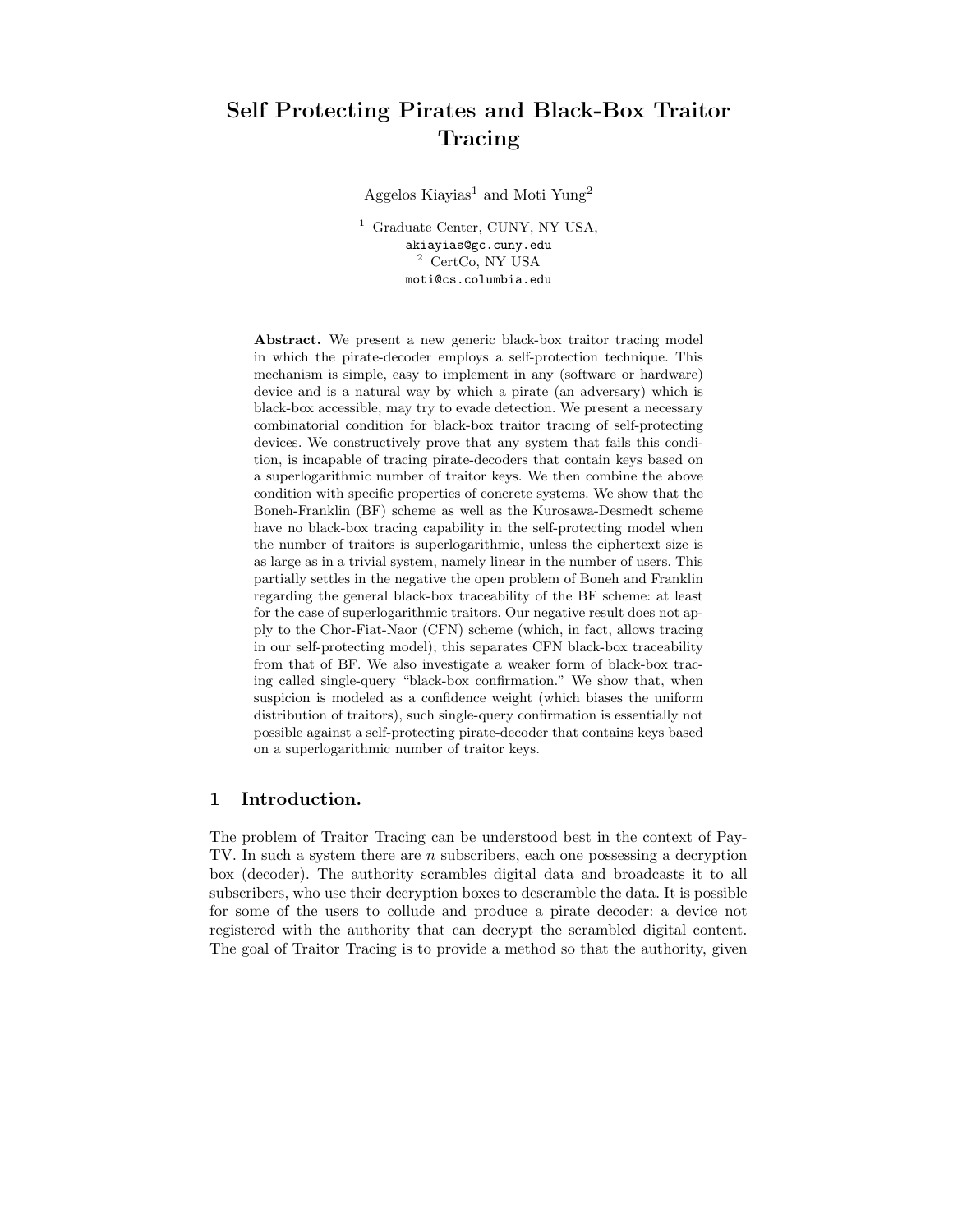a pirate decoder, is able to recover the identity of some of the legitimate users that participated in the construction of the decoder (traitors). In such a system piracy would be reduced due to the fear of exposure.

A standard assumption is that each user's decoder is "open" (to the user) so that the decryption key is recoverable. A set of users can combine their keys in order to construct a pirate decoder. It is immediately clear that each user should have a distinct private key, otherwise distinguishing traitors from nontraitors would be impossible. Given the contents of a pirate decoder the authority should be able to recover one of the traitors' keys. A scheme that allows this, is called a Traitor Tracing Scheme (TTS). A standard measure of the efficiency of a TTS is the size of the ciphertexts. Constructing a TTS with linear (in the number of users) ciphertexts is trivial; as a result the focus is on how to achieve traitor tracing when the ciphertext size is sublinear in the number of users. An additional requirement for TTSs is black-box traitor tracing, namely, a system where tracing is done using only black-box access to the pirate decoder (namely, only an input/ output access is allowed). To keep tracing cheap, it is extremely desirable that the tracing algorithm is black-box.

## Previous Work.

Let us first review the work of the various notions of traitor tracing. Traitor Tracing was introduced in [CFN94,CFNP00], with the presentation of a generic TTS. Explicit constructions based on combinatorial designs were given in [SW98b]. A useful variation of the [CFN94] scheme was presented in [NP98]. Public key Traitor Tracing Schemes based on ElGamal encryption were presented in [KD98,BF99]. In most settings (here also) it is assumed that the tracing authority is trusted (i.e. the authority does not need to obtain a proof that a certain user is a traitor); the case where the authority is not trusted was considered in [Pfi96,PS96,PW97]. An online approach to tracing, targeting pirate rebroadcasting (called dynamic traitor tracing) was presented in [FT99]. A method of discouraging users from sharing their decryption keys with other parties, called self-enforcement, was introduced in [DLN96]. A traitor tracing scheme along the lines of [KD98,BF99] combining self-enforcement and revocation capabilities was presented in [NP00]. Further combinatorial constructions of traitor tracing schemes in combination with revocation methods were discussed in [GSY99].

Previous work on black-box traitor tracing is as follows: a black-box traitor tracing scheme successful against any resettable<sup>1</sup> pirate decoder was presented in [CFN94,CFNP00]. In [BF99], a black-box traitor tracing scheme was presented against a restricted model called "single-key pirates": the pirate-decoder uses a single key for decryption without any other side computation (note that this single key could have been a combination of many traitors' keys). In the same paper, a weaker form of black-box traitor tracing was presented: "black-box confirmation." In this setting the tracer has a set of suspects and it wants to confirm that the traitors that constructed the pirate decoder are indeed included in the set of suspects. The work in [BF99] presented a single-query black-box confir-

 $1$  A pirate decoder is called resettable if the tracer has a means of resetting the device to its initial state for each trial.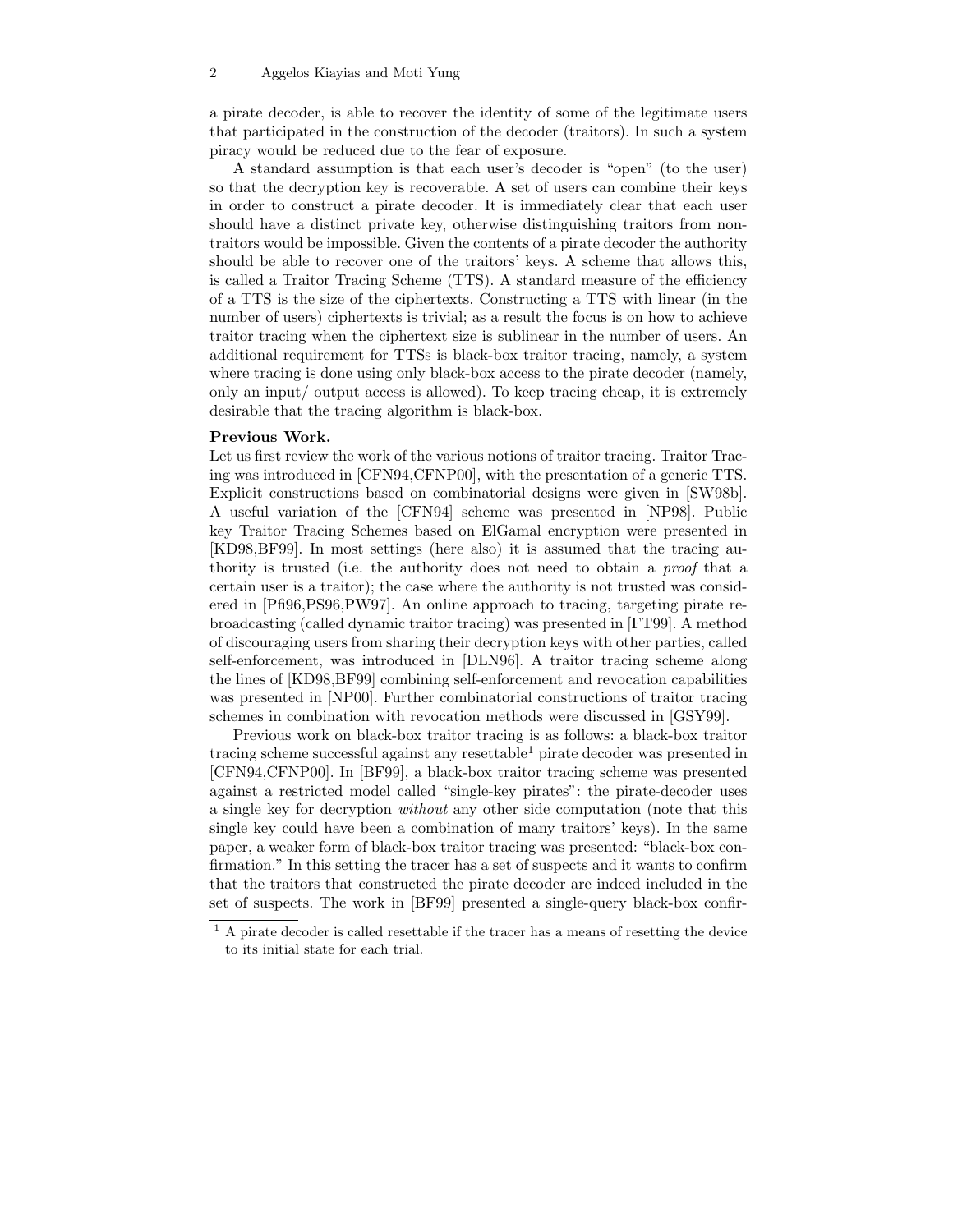mation method: using a single query to the pirate decoder the tracer solves the problem; multiple queries may be used to increase confidence. Black-box confirmation can be used for general tracing by trying all possible subsets. However the resulting traitor tracing algorithm needs exponential time (unless the number of traitors is a constant). In [Pfi96], a piracy prevention behavior was noted, dealing with the possibility of pirate decoders shutting down whenever an invalid ciphertext (used for tracing, perhaps) is detected. In [BF01] a combination of black-box confirmation and tracing appeared: extending the methods of [BF99] it was shown how one can trace within the suspect set (which is assumed to include all traitors) and recover one of the traitors. In addition, a new mode of black box tracing was considered in [BF01] called minimal access black box tracing: for any query to the pirate decoder, the tracer does not obtain the plaintext but merely whether the pirate-decoder can decrypt the ciphertext and "play" it or not (e.g. the case of a pirate cable-box incorporating a TV-set).

## Our Results.

The Model: Our perspective on black-box traitor tracing is as follows: under normal operation all users decrypt the same message; we say that in this case all users are colored in the same way. As we will see, in order to trace a pirate decoder in a black-box manner we have to disrupt this uniformity: color the users using more than one color. A ciphertext that induces such a coloring over the user population, will be called an "invalid" ciphertext. Tracing algorithms will have to probe with invalid ciphertexts (we assume our tracing methods to be aware of this fact). We consider a simple self-protection mechanism that can be used by any pirate decoder in order to detect tracing: before decrypting, the pirate decoder computes the projection of the induced coloring onto the set of traitor keys (for some systems the stored keys can actually be combinations of traitor keys). If the traitor keys are colored by two colors or more, then the decoder knows that it is probed by the tracer, and can take actions to protect itself. Computing the projection of the coloring onto the traitor keys is typically not a time-consuming operation and can be implemented within any software or hardware pirate decoder: prior to giving output the pirate decoder decrypts the given input with all available traitor keys (or combinations thereof) that are stored in its code. Since the decoder is black-box accessible, the presence of the keys internally, does not reduce its evasion power.

Necessary Combinatorial Condition and Negative Results: By adding the above simple self-protecting mechanism to the capabilities of pirate decoders together with an appropriate reaction mechanism we present a condition that has to be satisfied by any TTS in order to be able to black-box trace a pirate decoder that contains  $\omega(\log n)$  traitor keys. Namely, the condition that most users should be colored in the same way. If this is not the case, we present a strategy that can be followed by a pirate decoder of any type (involving the previously stated self-protection mechanism) that defeats any black-box tracing method with high probability, assuming randomly chosen traitors.

Necessary Condition and Negative Results for Confirmation: The assumption above which underlies our negative result is that the choice of keys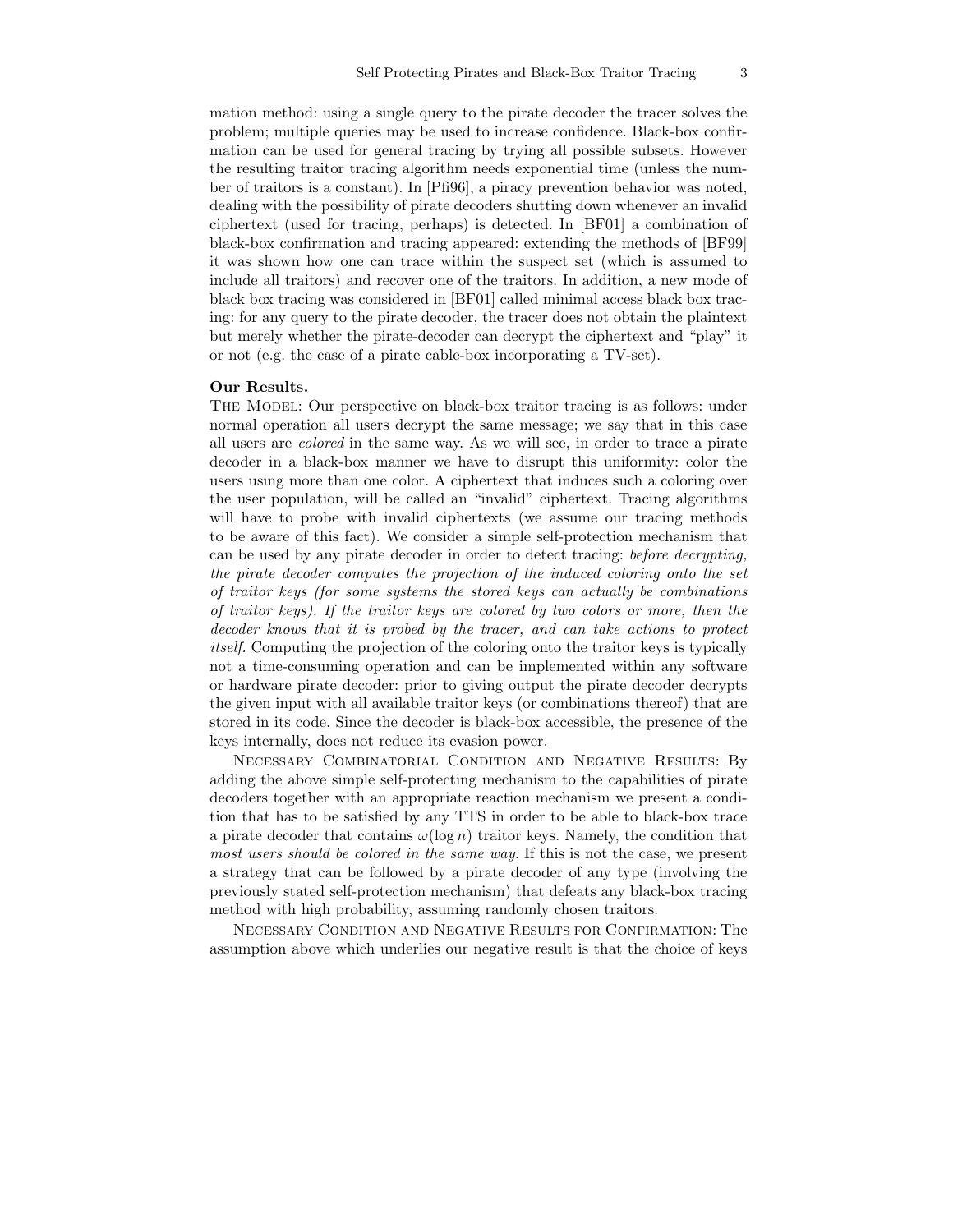available to the pirate is randomly distributed over the keys of the user population, i.e. the tracer has no a-priori idea about the identities of the traitors. In the context of black-box confirmation the situation is different because it is assumed that the tracer has a set of suspects, that are traitors with higher probability compared to a user chosen at random. We formalize this setting (differently from [BF01]) by assigning a "confidence level" function to the set of suspects that measures the amplification of the probability that a user is a traitor given that he belongs to the suspect set. Using this formalization we show that singlequery black-box confirmation fails against any pirate-decoder, provided that the decoder contains a superlogarithmic number of traitor keys, and the confidence level of the tracer is below a certain (explicitely defined) threshold. We note that the confidence level exhibits a trade-off with the size of the suspect set, i.e. for small suspect sets, the confidence of the tracer should be very high in order to be successful in black-box confirmation. An immediate corollary of our result is that single-query black-box confirmation can be successful against decoders including a superlogarithmic number of traitor keys only in the case that the confidence level of the tracer is so high that the probability that a user is a suspect given that it is a traitor is arbitrarily close to 1. Note that in this case, confirmation becomes quite localized (the tracer knows already that the suspect set contains all traitors with very high probability; this type of confirmation is covered in [BF01]).

APPLYING THE RESULTS TO CONCRETE SYSTEMS: We continue by combining our negative results with specific properties of concrete schemes which we analyze. First, we consider the Boneh-Franklin scheme [BF99] which possesses many attractive properties (based on public key, small ciphertext size, deterministic tracing). We show that the scheme is incapable of black-box traitor tracing when there are  $\omega(\log n)$  traitors in the self-protecting model, unless the scheme becomes trivial (i.e. with ciphertexts of size linear in the number of users). This partially (for the  $\omega(\log n)$ ) traitor case) settles in the negative the open problem from [BF99] who asked whether [BF99] traceability can be extended to the general black-box traitor tracing model of [CFN94,CFNP00] (i.e. black-box tracing of any resettable pirate decoder). Note that this is not an inconsistency with the black-box traitor tracing methods of [BF99], since they apply tracing against pirate decoders of an explicit construction or against a constant number of traitors. Similar negative results hold for the scheme of [KD98]. We note that our negative results do not apply to the black-box tracing methods of [CFN94,CFNP00] since their scheme is proved to work against any resettable pirate-decoder by (obviously not coincidentally) using colorings that satisfy the condition we show to be necessary (most users are colored in the same way). Thus, our work can be seen as retrofitting a design criterion for the early work of [CFN94] and it provides a separation with respect to black-box traceability between [CFN94,CFNP00] and [BF99,KD98]. Additionally, we show that black-box confirmation fails for both [BF99,KD98] against a superlogarithmic number of traitors unless the confidence level of the tracer is extremely high. Note again that this is not an inconsistency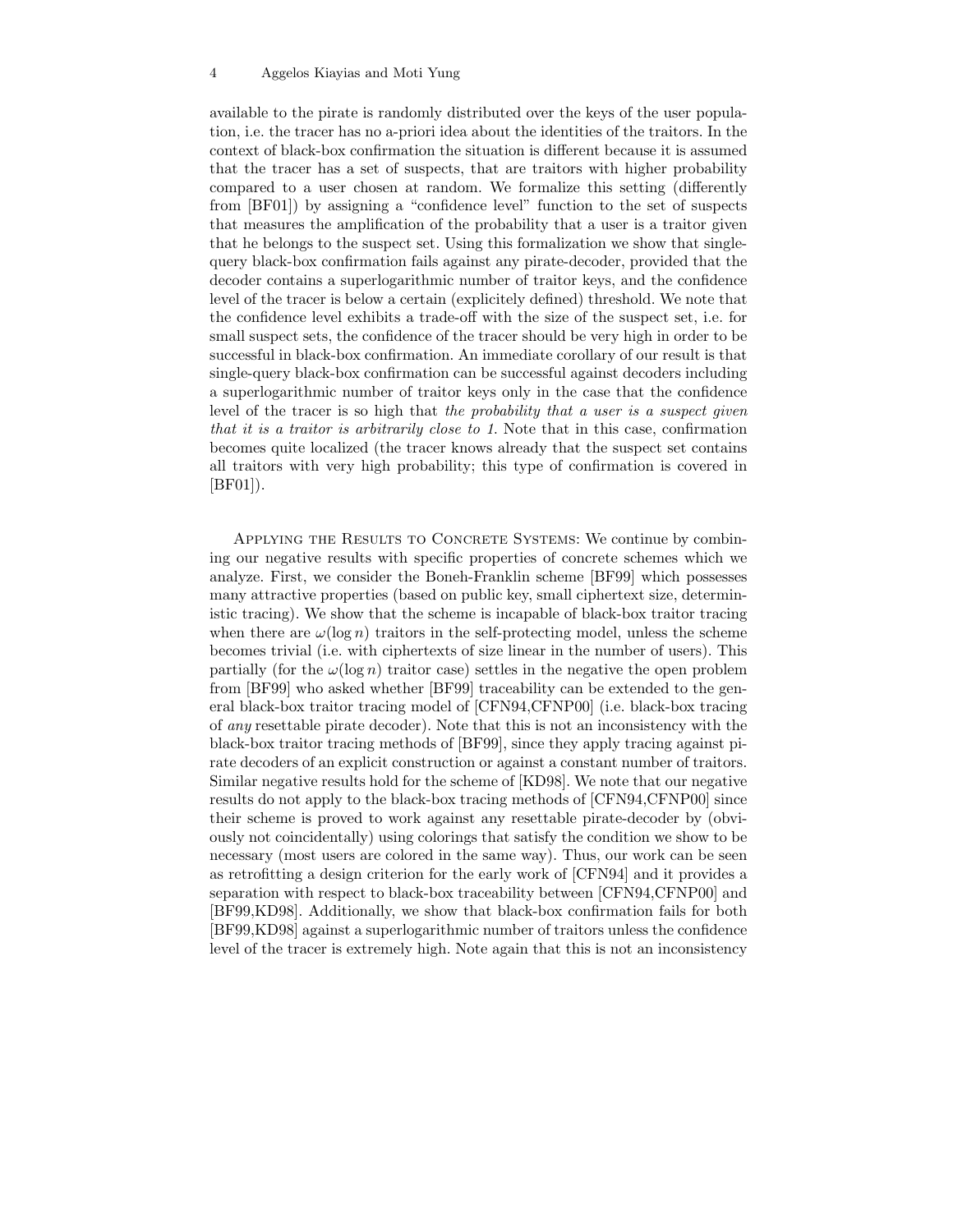with the black-box confirmation result of [BF99] which allows the differently modeled tracer's confidence to be quite large.

Organization. To state negative results, careful modeling is required. We define Multicast Encryption Schemes and non-black-box traitor tracing in section 2, whereas in section 3 we formalize the concepts of black-box tracing and coloring, and we provide the groundwork for the rest of the paper. In section 4 we prove the necessary condition for black-box traitor tracing (section 4.1), and we identify families of TTSs that are incapable for black-box tracing (section 4.2). Black-box confirmation is discussed in section 4.3. The negative results regarding the black-box traceability of the [BF99] and [KD98] schemes in the "self-protecting" pirate-decoder model, are proven in section 5.1 and section 5.2 respectively.

# 2 Multicast Encryption Schemes

Any traitor tracing scheme is based on a Multicast Encryption Scheme (MES) – a cryptographic primitive we formalize in this section. Let  $\mathcal{U} := \{1, \ldots, n\}$  be the set of users. Let  $\{\mathcal{G}_w\}_{w\in\mathbb{N}}$  be some a family of sets of elements of length w (e.g.  $\mathcal{G}_w = \{0,1\}^w$ ). For a certain w, we fix the following sets: the message space  $\mathcal{M} \subseteq \mathcal{G}_w$ ; the ciphertext-space  $\mathcal{C} \subseteq \mathcal{G}_w^v$ ; the user key-space  $\mathcal{D} \subseteq \mathcal{G}_w^u$ ;  $v, u$ express the dimension of ciphertext space and user key space respectively over the message space. Without loss of generality we will assume that  $u \leq v$  i.e. a user key does not have to be "longer" than a ciphertext (this is justified by all concrete MESs in the literature). Note that in a concrete MES  $M, C, D$  may be of slightly different structure e.g. in the [BF99]-scheme  $\mathcal{M} \subseteq G_q$ ,  $\mathcal{C} \subseteq G_q^v$  but  $\mathcal{D} \subseteq Z_q^{v-1}$  (see section 5.1), but these differences are of minor importance here. A function  $\sigma(n)$  will be called *negligible* if  $\sigma(n) < n^{-c}$  for all c, for sufficiently large n. For brevity we make the assumption that  $1<sup>w</sup>$  is polynomially related to n. A Multicast Encryption Scheme (MES) is a triple  $(G, E, D)$  of probabilistic polynomial time algorithms with the following properties:

- $\circ$  Key Generation. On input 1<sup>w</sup> and *n*, *G* produces a pair  $(e, K)$  with  $K \subset \mathcal{D}, |K| = n.$
- $\circ$  Encryption.  $c \leftarrow E(1^w, m, e); m \in \mathcal{M}, e : (e, K) \leftarrow G(1^w, n), (c \in \mathcal{C}).$
- $\circ$  Decryption. For any  $m \in \mathcal{M}, (e, K) \leftarrow G(1^w, n),$  if  $c \leftarrow E(1^w, m, e),$ then the probabilities  $\mathbf{Prob}[m' \neq m : m' \leftarrow D(1^w, d, c)]$  and  $\mathbf{Prob}[m' \neq$  $m'': m' \leftarrow D(1^w, c, d), m' \leftarrow D(1^w, c, d')$  are negligible, for any keys  $d, d' \in K$ . The first probability states that incorrect decryption event is negligible whereas the second probability states that all user keys decrypt the same word but with negligible error.

Note that the above scheme can be either public or secret key. It is easy to adapt the standard notions of semantic security or chosen-ciphertext security for MESs.

Let F be the set of functions of  $(N \to N)$  s.t.  $f \in \mathcal{F}$  if and only if f is non-decreasing and constructible (i.e., there is an algorithm  $M$  s.t. on input  $n$ ,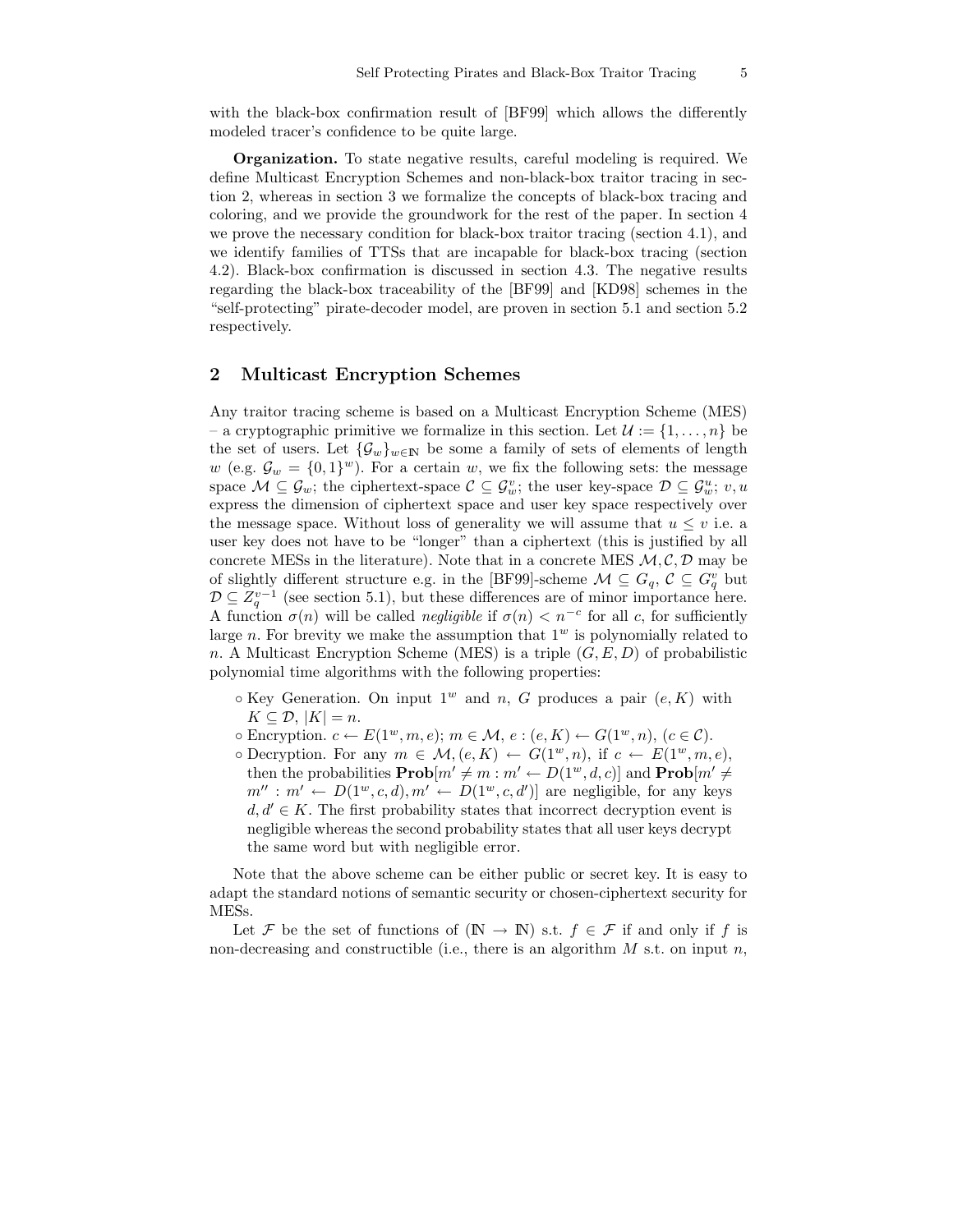M outputs the string  $0^{f(n)}$ ). Moreover, for any  $f, g \in \mathcal{F}$  it holds that either (a)  $\exists n_0 \forall n \geq n_0$   $(f(n) = g(n))$  (b)  $\exists n_0 \forall n \geq n_0$   $(f(n) > g(n))$  (c)  $\exists n_0 \forall n \geq$  $n_0$   $(f(n) < g(n))$  (i.e. it is possible to define a total order over  $\mathcal{F}$ ). Since we are interested only in functions less than n, we assume that  $\forall f \in \mathcal{F}$  it holds that  $\forall n(f(n) \leq n)$ . To facilitate traitor tracing, some additional security requirements have to be imposed.

Non-Triviality of Decryption. For any probabilistic polynomial time algorithm  $A$  the following probability is negligible for almost all messages  $m$ : **Prob** $[m = m' : m' \leftarrow A(1^w, c); c \leftarrow E(1^w, m, e)$ . This property ensures that there are no "shortcuts" in the decryption process. Namely, decryption without access to a key amounts to reversing a one-way function, thus for effective decryption one needs some or a combination of the designated user keys.

Key-User correspondence. It should be guaranteed that each user does not divulge its own key; more generally that a user is responsible when its key is being used for decryption. This should apply to collusions of users as well. More specifically, given  $t \in \mathcal{F}$ , there should be no probabilistic polynomial-time algorithm working with non-negligible success probability that given the keys of a set of subscribers  $d_{i_1}, \ldots, d_{i_k}$  with  $k \leq t(n)$ , and all other public information, and is able to compute one additional private key  $d_j$  with  $j \notin \{i_1, \ldots, i_k\}.$ 

**Non-Ambiguity of Collusions.** The user keys are drawn from a key-space  $\mathcal{D}_e$ defined for each encryption key  $e$ ; i.e.  $\mathcal{D}_e \subseteq \mathcal{G}_w^u$  contains all d that can be used to invert e. Obviously  $\mathcal{D}_e \supseteq K$ , if  $(e, K) \leftarrow G(1^w, n)$ . Then, the following holds: Given  $t \in \mathcal{F}$ ; let A, B be probabilistic polynomial algorithms. Given  $T_1, T_2$  two disjoint subsets of K, of cardinality less or equal to  $t(n)$ . Let  $I_1, I_2$  be all private and public information available to  $T_1, T_2$  correspondingly. Then the following probability is negligible  $\mathbf{Prob}[d = d' \wedge (d \in \mathcal{D}_e) : d \leftarrow A(T_1, I_1, 1^w), d' \leftarrow$  $B(T_2, I_2, 1^w)].$ 

Non-ambiguity of collusions requires that two disjoint sets of users cannot generate the same decryption key. It is an essential property of any traitortracing scheme, since if it fails it is immediately possible to generate instances where tracing is impossible due to ambiguity.

Definition 1. Traitor Tracing Scheme (non-black-box). Given  $t, f, v \in \mathcal{F}$ , a MES satisfying non-triviality of decryption, key-user correspondence for  $t(n)$ , non-ambiguity of collusions for  $t(n)$  and, in addition, has  $wv(n)$  ciphertext size, is called a  $\langle t(n), f(n), v(n) \rangle$ -Traitor Tracing Scheme (TTS) if there exists a probabilistic polynomial time algorithm B (tracing algorithm) s.t. for any set  $T \subseteq K$ ,  $(e, K) \leftarrow G(1^w, n)$ , with  $|T| \leq t(n)$  and any probabilistic polynomial time algorithm A that given T and all public information outputs  $d \in \mathcal{D}_e$ , it holds that:  $\mathbf{Prob}[\tau \in T : \tau \leftarrow B(d, K, 1^w), d \leftarrow A(T, 1^w)] \ge 1/f(n).$ 

Because of key-user correspondence, the recovery of  $\tau$  is equivalent to exposing a traitor. Note that in the non-black-box setting it is assumed that the decoder is "open" and because of the non-triviality of decryption a decryption key is available to the tracer. Black-Box Traitor Tracing Schemes where the tracing algorithm does not have access to keys (but only black box access to devices) are discussed in the next section.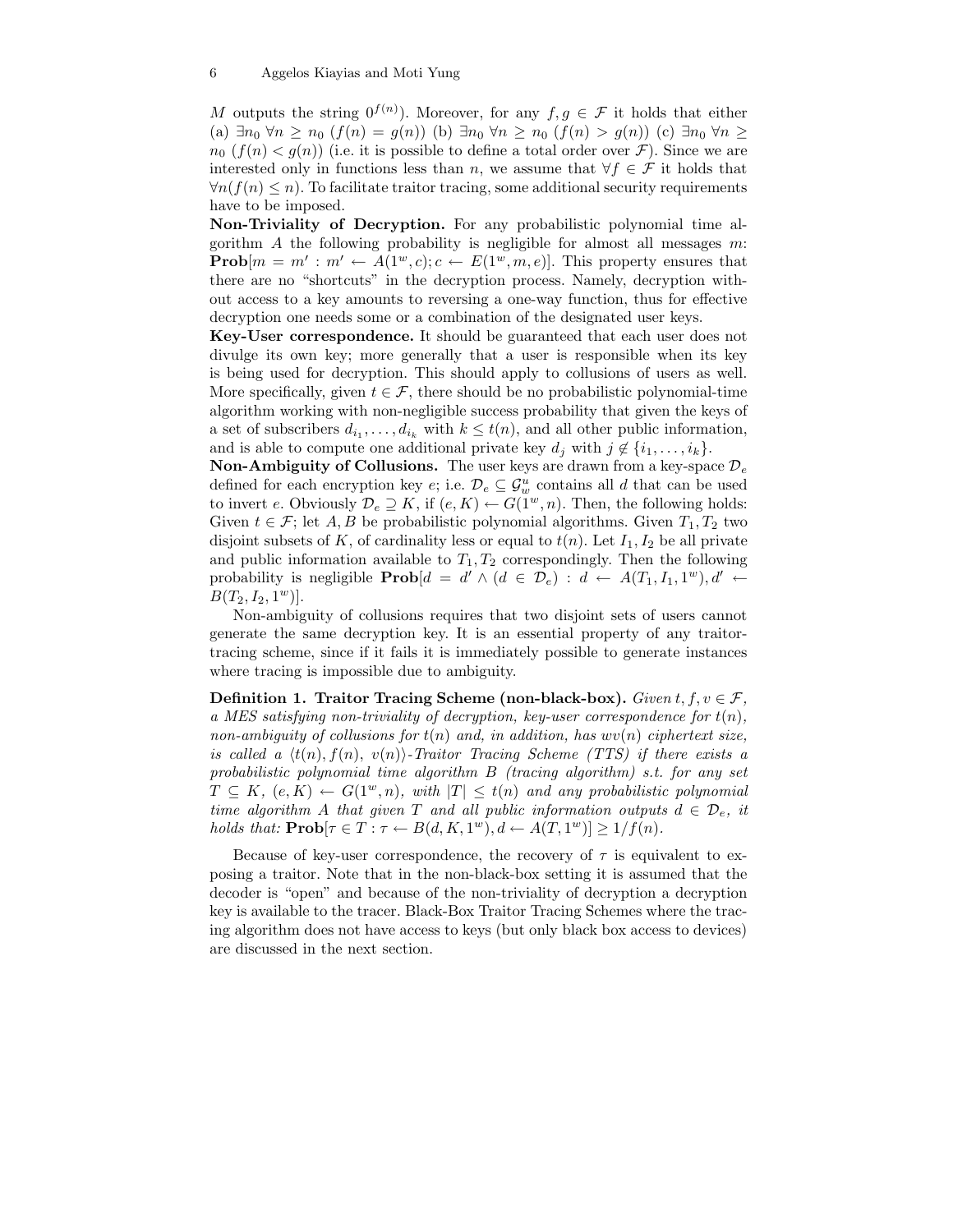# 3 Black-Box Traitor Tracing : Preliminaries

## 3.1 Colorings

Consider an MES with given  $w,(e,K)$ . A coloring of the user population is a partition  $\cup_i C_i$  of U. Let  $s \in \mathcal{G}_w^v$  (an element from the extended ciphertext space) induces a coloring over U as follows: Define a relation over K:  $d \equiv d'$ iff  $D(1^w, d, s) = D(1^w, d', s)$ . Note that if D is deterministic then this is an equivalence relation. The coloring can be defined as the set of all the equivalence classes of  $\equiv$ . If D is probabilistic (with negligible error) we define  $\equiv$  as  $d \equiv d'$  iff  $\mathbf{Prob}[D(1^w, d, s) \neq D(1^w, d', s)]$  is negligible.

If  $c \leftarrow E(1^w, m, e)$  for some  $m \in \mathcal{M}$  (i.e., c is a "real or valid ciphertext") then it holds that for all  $d, d' \in K$ ,  $D(1^w, d, c) = D(1^w, d', c)$  (with high probability if D is probabilistic), therefore there is only one equivalence class induced by  $c$ , i.e. all users are colored by the same color (we call such a coloring trivial). Let  $\mathcal{X}_1$  be the subset of  $\mathcal{G}_w^v$  s.t.  $\forall s \in \mathcal{X}_1$ , s induces a trivial coloring (with negligible error). Obviously the valid ciphertexts constitute a subset of  $\mathcal{X}_1$ .

We say that an MES can induce a coloring  $\cup_i C_i$  if there is an algorithm that produces a string s s.t. the string s induces the coloring  $\cup_i C_i$  over the user population. Note that a decryption algorithm of some sort may not necessarily return one of the "color labels" i.e. the elements of the set  $\{D(1^w, d, s) \mid d \in K\}$ (this can happen if the decryption algorithm operates with some "compound" decryption key – that has been derived from combining more than one of the users' keys).

## 3.2 Black-Box Traitor Tracing Schemes

The black-box tracing algorithm  $\mathcal R$  and the pirate decoder algorithm  $\mathcal B$  are probabilistic polynomial-time Turing machines with communication and output tapes. B incorporates a correct decoding algorithm: i.e. given a valid ciphertext it decrypts it, by running the decryption algorithm  $D$  with some key  $d$  that inverts e (note that d is not necessarily one of the user keys, but it is an element of  $\mathcal{D}_e$  by the non-triviality of decryption property; also note that  $d$  may change from one decryption to the next). In the terminology of the previous section this means that if all traitor keys are colored in the same way the pirate decoder is bound to decrypt properly. If  $\mathcal{B}$ , on the other hand, finds that something is wrong with the encryption it may take measures to protect itself, e.g. it may return a random word. The set of user keys that are employed in the construction of  $\beta$  is denoted by  $\mathcal T$  (due to key-user correspondence the set  $\mathcal T$  can be also defined to be the set of traitor users). The tracing algorithm  $\mathcal R$  is allowed oracle access to  $\mathcal B$ , namely, R can adaptively generate input strings s (queries) for  $\beta$  and  $\beta$ , in response, will return a value (which is a correct decryption if s is a valid ciphertext).

From now on we will use the following notation:  $\cup_{i=1}^{k(n)} C_i^n$  denotes a coloring induced over the user population by some s of  $\mathcal{G}_w^v$ ;  $c_i(n)$  will denote the cardinality of  $C_i^n$ . Note that for any n, it holds that  $k(n), c_i(n) \in \{1, ..., n\}$ ; with this in mind we will use standard asymptotic notation to express the relation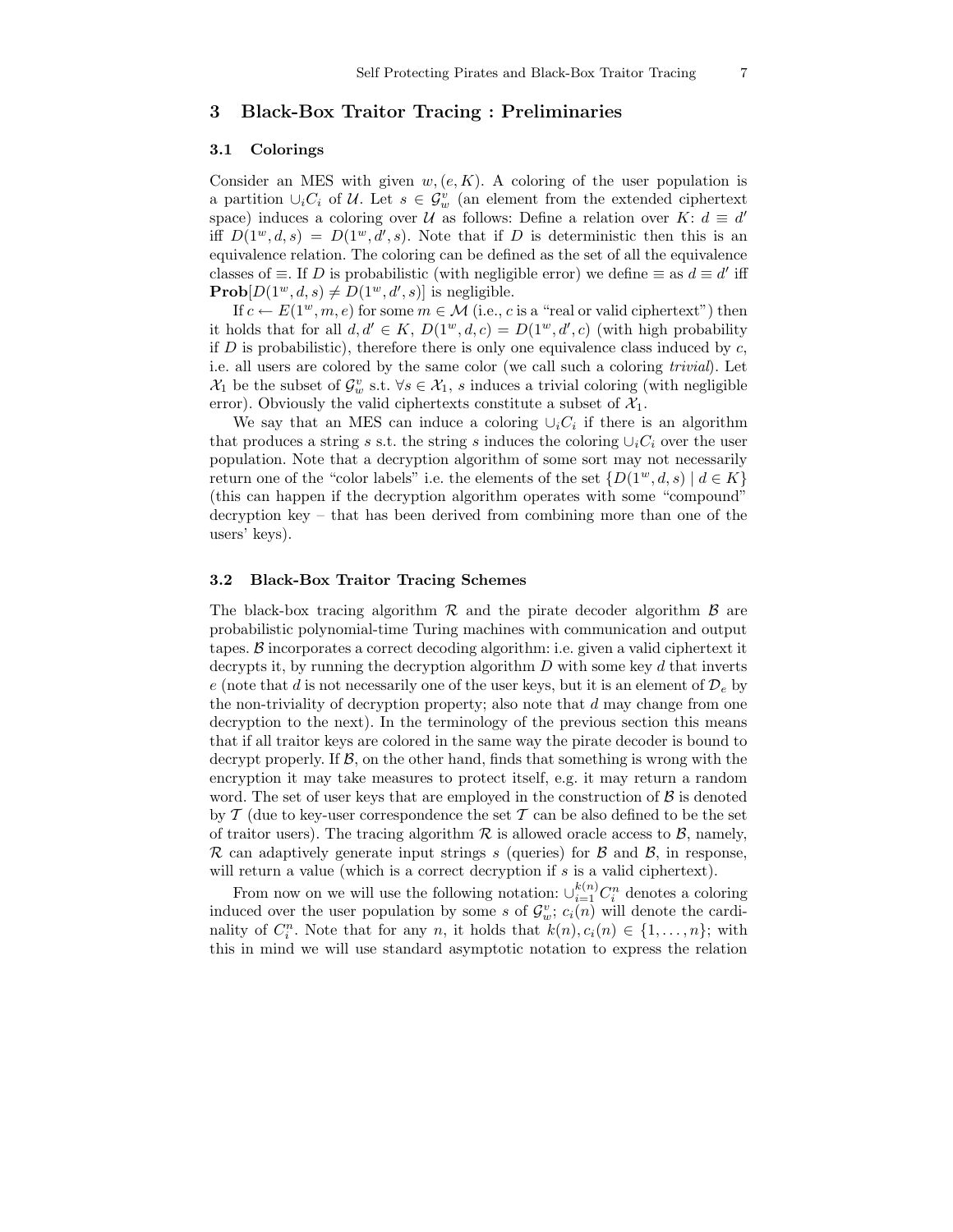of these functions to n, e.g.  $k(n) = \Theta(n)$  means that the number of colors is linear in n etc. We make the assumption that the functions  $k(n), c_i(n)$  that are related to colorings produced by  $\mathcal R$  are always in  $\mathcal F$ . Note that occasionally we may suppress " $(n)$ " and write k instead of  $k(n)$  etc.

**Definition 2.** For  $t, f \in \mathcal{F}$ , we say that a polynomial-time (in n) probabilistic algorithm R is a  $\langle t(n), f(n) \rangle$ -tracer if for any set of traitors  $\mathcal{T} \subseteq \mathcal{U}$  s.t.  $|\mathcal{T}| \leq$  $t(n)$  and for any polynomial-time pirate-decoder algorithm  $\beta$  that was created using the keys of T,  $\mathcal{R}^{\mathcal{B}}$  given all user keys, outputs a user with non-negligible probability in n, who is in the traitor set with probability at least  $1/f(n)$ .

In this paper we consider tracers  $R$  which are non-ambiguous, i.e., when they probe the decoder they know that their queries are valid ciphertexts or invalid ones.

We will refer to the function  $f$  as the *uncertainty* of the tracer. Obviously obtaining a tracer with  $\Theta(n)$  uncertainty for any MES is very simple: merely output any user at random achieves that. The other extreme is a tracer with uncertainty  $\Theta(1)$  (ideally uncertainty=1), that no matter how large is the user population it returns a traitor with constant probability of success.

Remark 3. Consider the tracing approach of accusing any user at random. As stated above this has linear uncertainty and is obviously not useful in any setting. Suppose now that we have a lower bound on the number of traitors  $\omega(t'(n))$ ; the uncertainty of this tracing approach becomes  $n/t'(n)$  which can be sublinear if  $t'(n)$  is not a constant. Nevertheless because we would like to rule it out as a way of tracing we say that the uncertainty is still linear — and therefore not acceptable (but it is linear in  $n' = n/t'(n)$  instead of n); abusing the notation we may continue to write that the uncertainty in this case is  $\Theta(n)$ .

**Definition 4.** For some  $t, f, v \in \mathcal{F}$ , a  $\langle t(n), f(n), v(n) \rangle$ -Black-Box Traitor Tracing Scheme (BBTTS), is an MES that (1) satisfies key-user correspondence and non-ambiguity of collusions for  $t(n)$ , (2) satisfies non-triviality of decryption, (3) it has  $v(n)w$  ciphertext size, and (4) there is an  $\langle t(n), f(n) \rangle$ -tracer so that all colorings used by the tracer can be induced by the MES.

We say that an MES is *incapable of Black-Box Tracing collusions of size*  $t(n)$ if any polynomial-time tracer  $\mathcal R$  has linear uncertainty (i.e., it is a  $\langle t(n), \Theta(n) \rangle$ tracer).

The proof technique for establishing the fact that a BBTTS is incapable of black-box traitor tracing is the following: for any tracer  $R$  that can be defined in the BBTTS there is another algorithm  $\mathcal{R}'$  that operates without oracle access to  $\beta$  so that the outputs of  $\beta$  and  $\beta'$  are essentially identical (i.e. they can be different in at most a negligible fraction of all inputs). More specifically the oracle  $\beta$  can be simulated without knowing any information pertaining to  $\beta$ . In such a case we will state that the tracer essentially operates without interacting with the decoder and as a result it will be immediate that it has linear uncertainty (similar to the fact that any algorithm trying to guess a result of a coin flip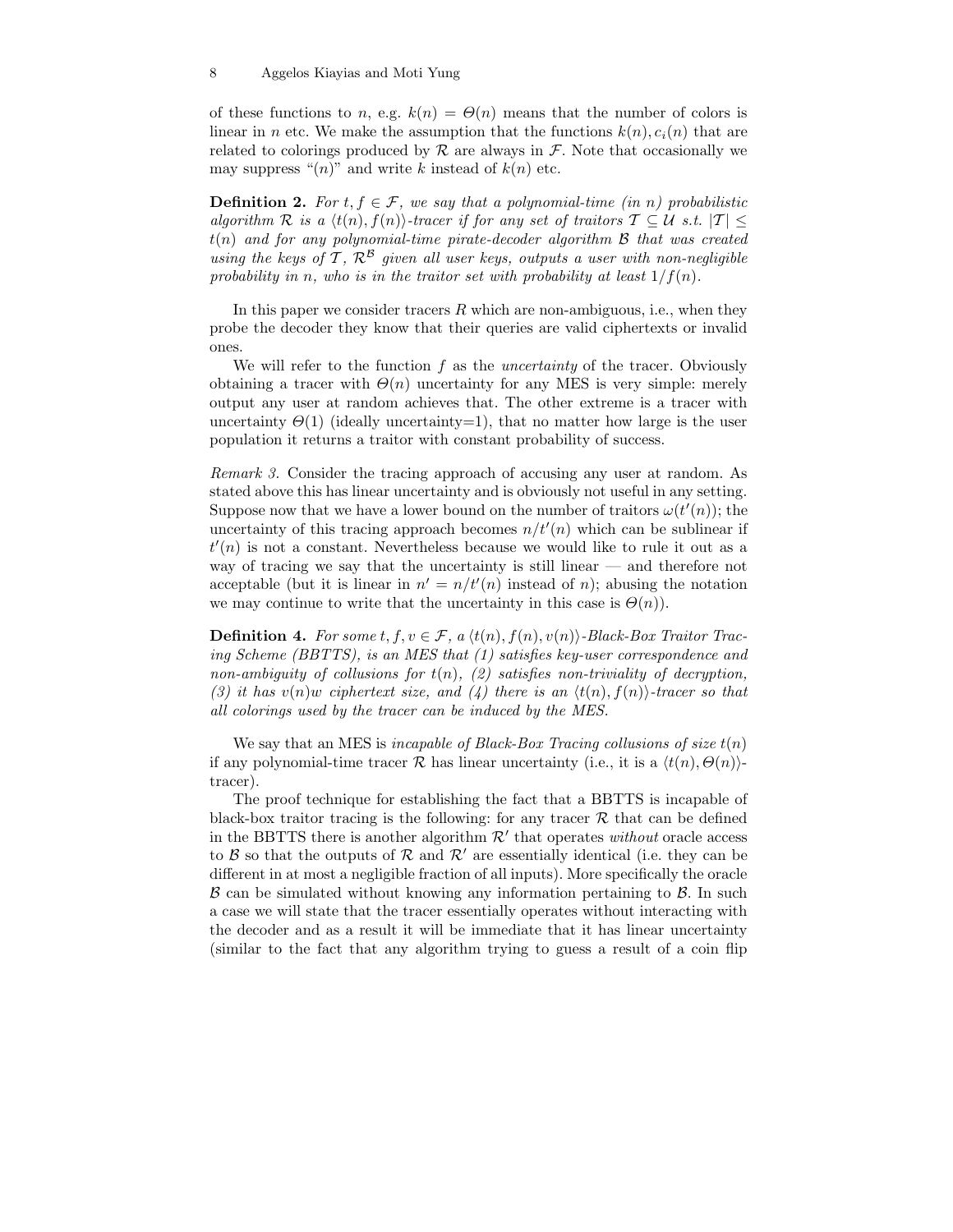without interacting with any agents which know the result of the coin cannot have probability greater than  $1/2$ ). A preliminary result on tracing follows; we show that strings that induce the trivial coloring over the user population are useless for tracing:

**Proposition 5.** Queries which are elements of  $\mathcal{X}_1$  do not help in reducing the uncertainty of a tracer.

*Proof.* If the R algorithm uses an element of  $\mathcal{X}_1$  for querying the pirate decoder then, the pirate decoder decrypts normally. This answer can be simulated by any decryption box. In particular, since the tracer is non-ambiguous it knows that it can generate the answer itself using any of the user keys (since it knows all user keys).  $\Box$ 

We will assume that the number of traitors in any pirate decoder is sublinear in  $n$ , and as it is customary, we will give to the tracer the advantage of knowing a (sublinear) upper bound on the number of traitors. Additionally we would like to point out that our negative results on traitor tracing are not based on history-recording capabilities of the pirate decoder (i.e.  $\beta$  as an oracle does not have access to the previously asked queries). As a result the tracer is allowed to reset the decoder in its initial state after each query. In addition, our results apply even when the tracer has access to the randomness used by the pirate decoder.

# 4 Necessary Conditions for Black-Box Traitor Tracing

## 4.1 Combinatorial Condition

In this section we establish the fact that if the number of traitor keys is superlogarithmic in the user population size, it is not possible to trace without the decoder noticing it, unless queries of a specific type are used. We denote by  $\cup_{i=1}^{k(n)} C_i^n \downarrow \mathcal{T}$  the projection of a coloring onto the traitor keys. Any pirate decoder can easily compute  $\cup C_i^n \downarrow \mathcal{T}$ ; this is done by merely applying the decryption algorithm with each traitor key onto the given element s. Since this is a straightforward process we assume that any pirate decoder implements it. Obviously, if  $\cup C_i^n \downarrow \mathcal T$  contains more than one color then the decoder "understands" it is being traced. In some systems, rather than projecting on individual traitor keys, one can project on combinations thereof (and thus reduce storage and computation requirements).

**Theorem 6.** Suppose that a pirate decoder containing  $t(n) = \omega(\log n)$  traitor keys, randomly distributed over all user keys, is given a query  $s \in \mathcal{G}_w^v$  that induces a non-trivial coloring  $\cup_{i=1}^{k(n)} C_i^n$  over the user population. Suppose further, that the coloring has the property  $\neg(\exists i \ c_i(n) = n - o(n))$ . Then, the probability that the pirate decoder does not detect it is being queried by the tracer is negligible in n.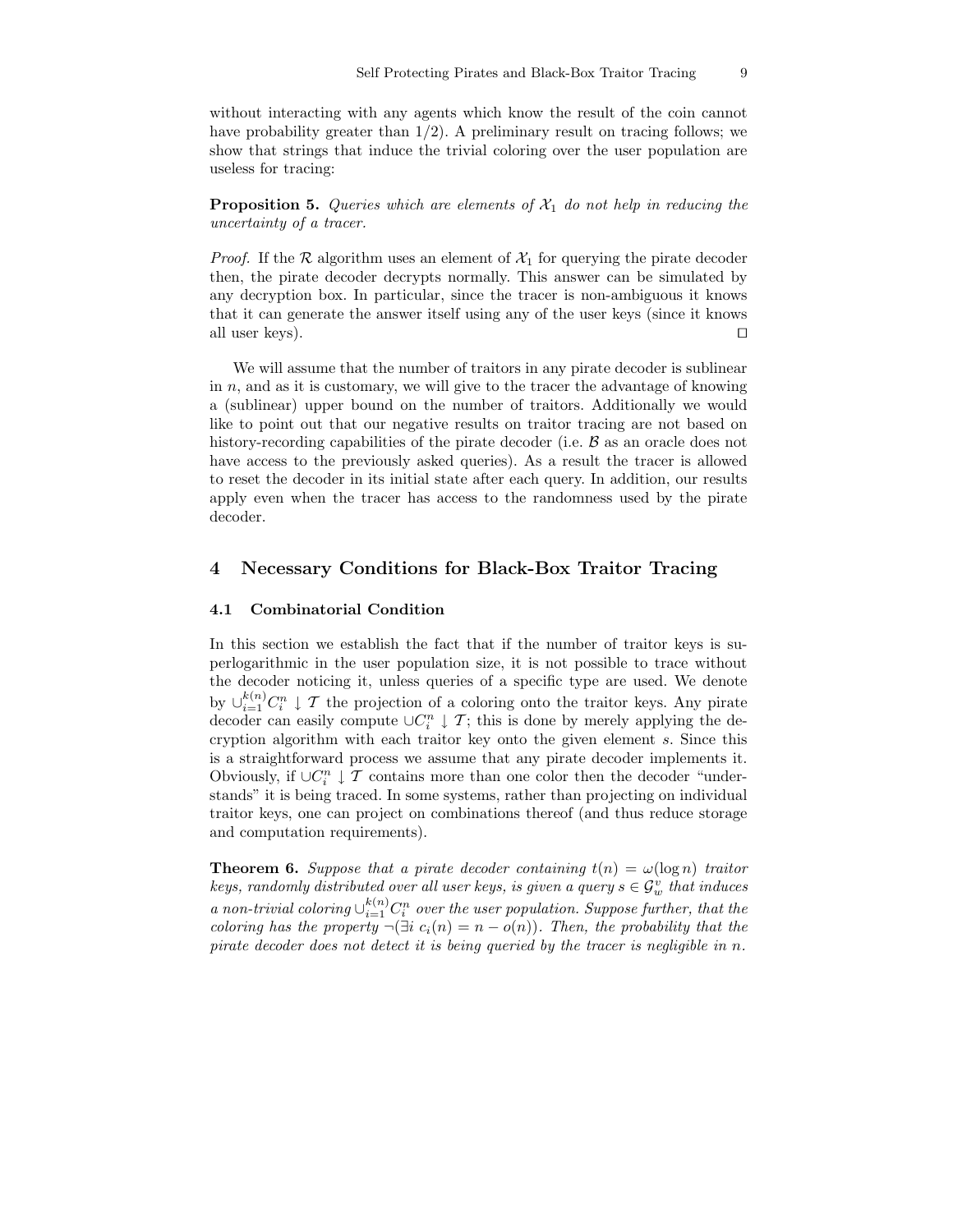*Proof.* (recall that  $|C_i^n| = c_i(n)$  for  $i = 1, ..., k$ ;  $c_1(n) + ... + c_k(n) = n$ ) Since  $t(n)$  and  $c_i(n)$  for  $i = 1, ..., k$  are elements of  $\mathcal{F}$ , without loss of generality we assume that  $c_i(n) \geq t(n)$  for all  $i = 1, ..., \ell$  with  $\ell \leq k$ , for sufficiently large n. Obviously if  $\ell = 0$  the decoder detects it is being traced.

Recall that we occasionally write t instead of  $t(n)$  and  $c_i$  instead of  $c_i(n)$ . The total number of ways the pirate keys may be distributed over the user population are  $\binom{n}{t}$ . Similarly, the number of ways in which the decoder cannot detect that it is being traced is  $\sum_{i=1}^{\ell} {c_i \choose t}$ . The probability that the decoder cannot detect that it is being traced is  $P := \frac{\sum_{i=1}^{\ell} {c_i \choose t}}{\binom{n}{n}}$  $\frac{a}{\binom{n}{t}} = \frac{(c_1)_t + ... + (c_\ell)_t}{(n)_t}$  $\frac{+\ldots+({c_\ell})_t}{(n)_t}$ , where  $(m)_v := m!/(m-v)!$ . For sufficiently large n there will be a  $m \in \{1, \ldots, \ell\}$  s.t.  $c_m(n) > c_i(n)$  for all  $i=1,\ldots,k.$ 

The probability P is then:  $\frac{(c_1)_t + ... + (c_\ell)_t}{(n)_t} \leq \frac{\ell(c_m)_t}{(n)_t}$  $\frac{(c_m)_t}{(n)_t} \leq \frac{n(c_m)_t}{(n)_t}$  $\frac{(c_m)_t}{(n)_t}$ . Therefore we only need to show that  $(c_m(n))_t/(n)_t$  is negligible in n. We consider two sub-cases: (i) There exists a real number  $\alpha > 1$  such that  $n \geq \alpha c_m(n)$  for sufficiently large n. Then,  $(c_m)_t/(n)_t \le (c_m)_t/( \alpha c_m)_t$ . It holds that  $\frac{c_m-i}{\alpha c_m-i} \le \frac{1}{\alpha}$  for any  $i = 0, \ldots, t-1$ , (recall that  $c_m \geq t$ ). Then  $(c_m)_t/(n)_t \leq 1/\alpha^t$  which obviously is negligible since  $\alpha > 1$  and  $t = \omega(\log n)$ : in details,  $1/\alpha^t < 1/n^d$  for any constant d and sufficiently large n; equivalently  $n^d < \alpha^t$  or  $\alpha^{d \log_{\alpha} n} < \alpha^t$  or  $t := t(n) > d \log_{\alpha} n$ , which is true since  $t(n) = \omega(\log n)$ .

(ii) There is no  $\alpha > 1$  with  $n \geq \alpha c_m(n)$ . Since  $c_m(n) \leq n$  though, there has to be a function  $f(n) \in \mathcal{F}$  s.t.  $c_m(n) = n - f(n)$ . If  $f(n) = \Theta(n)$  there is a  $0 < \beta \leq 1$  s.t.  $f(n) \geq \beta n$ . The case  $\beta = 1$  is not possible since we deal with elements which induce coloring and  $c_m = 0$  is impossible. In the case  $\beta < 1$  we have that  $n - f(n) \leq n - \beta n$  or equivalently  $n \geq 1/(\beta - 1) \cdot c_m(n)$  therefore we are in case (i) since  $1/(\beta - 1) > 1$  (i.e.  $\alpha := 1/(\beta - 1)$ ). Finally if  $f(n) = o(n)$ we fall into the case excluded by the theorem.  $\Box$ 

The Theorem asserts that a decoder detects that it is being queried unless most users are colored in the same way. Namely, the negation of the Theorem's condition  $\neg(\exists i \ c_i(n) = n - o(n))$  is that there is an i s.t. almost all users are colored in the same way  $(c_i(n) = n - o(n))$ . By "almost all" we mean that  $c_i(n)/n \to 1$  when  $n \to \infty$ .

## 4.2 Negative Results

In this section we discuss how a pirate decoder can take advantage of Theorem 6 in order to protect itself. Specifically we show that there is a deterministic selfprotecting strategy for any pirate decoder: when the pirate decoder detects tracing it returns "0" (a predetermined output). This strategy is successful for decoders containing enough traitor keys. The next Theorem asserts that any BBTTS whose underlying MES can only produce ciphertexts that are either valid or do not color most users in the same way (as discussed in the previous section) has  $\Theta(n)$  uncertainty for any pirate decoder that incorporates  $t(n) = \omega(\log n)$  traitor keys.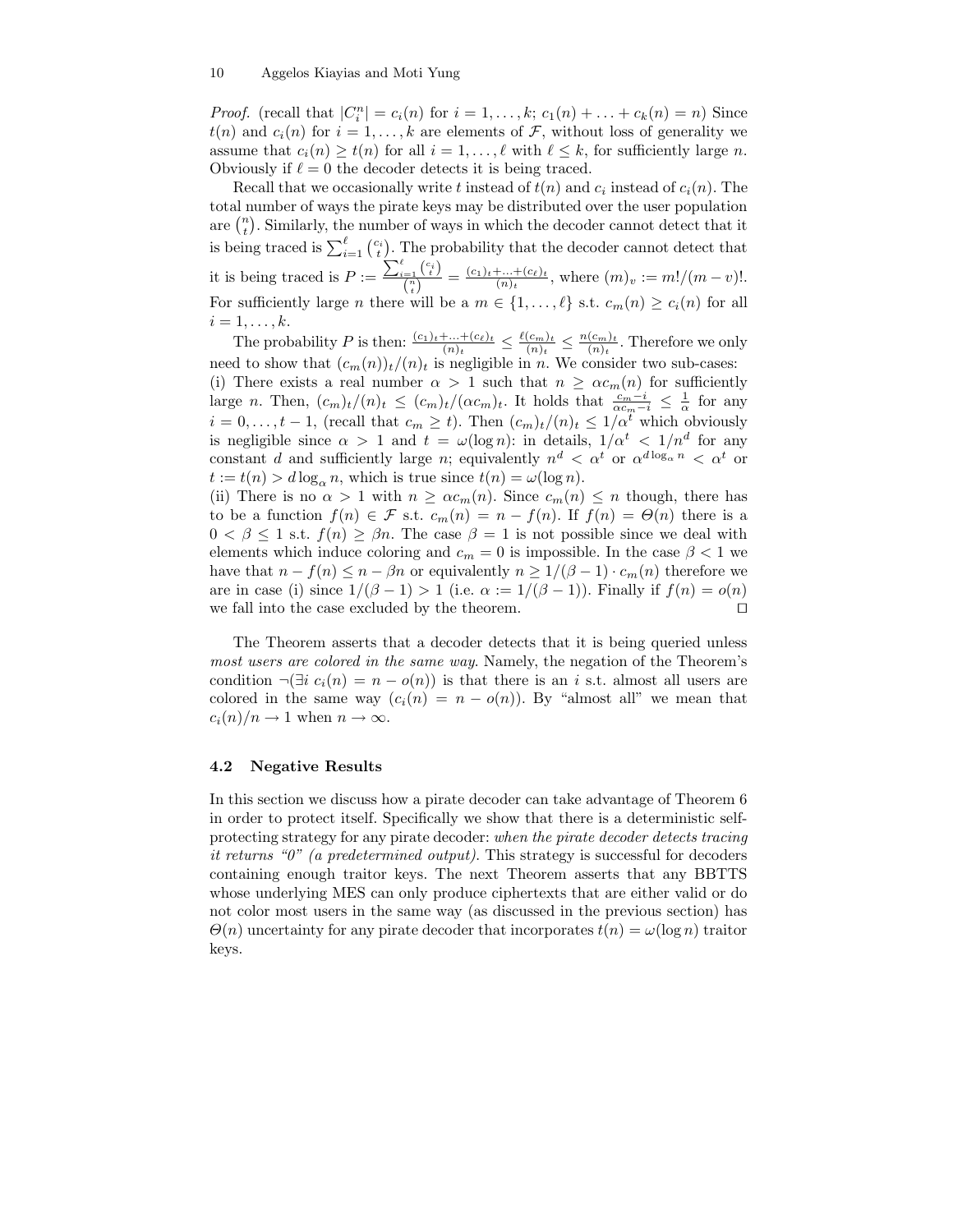**Theorem 7.** Given an  $\langle t(n), f(n), v(n) \rangle$ -BBTTS s.t. the underlying MES can only induce colorings  $\cup_{i=1}^{k(n)} C_i^n$  with the property  $(k(n) = 1) \vee \neg (\exists i \ c_i(n) = n$  $o(n)$ ) then it holds that if  $t(n) = \omega(\log n)$  then  $f(n) = \Theta(n)$ .

*Proof.* Assume that the decoder employs  $t(n)$  traitor keys. The algorithm followed by the decoder is the following: before decrypting, it computes  $\cup C_i^n \downarrow \mathcal{T}$ . If all traitor keys are colored in the same way, it decrypts using any key. If there is more than one color the decoder returns "0".

The coloring conditions on the MES assures that an invalid ciphertext will be detected by the pirate decoder based on Theorem 6. Consequently the decoder on an invalid ciphertext will return "0" with overwhelming probability. On the other hand, any element in  $\mathcal{X}_1$  will be properly decrypted. Since the tracer is non-ambiguous, the oracle can be simulated with overwhelming probability. So the tracer essentially operates without interacting with the decoder. By remark 3 the uncertainty of the scheme is  $\Theta(n)$ .

The pirate decoder strategy used in the proof above can be defeated by a tracer that is able to produce colorings s.t.  $n-o(n)$  users are colored in the same way. This is achieved in the MES of [CFNP00], and a black-box traitor tracing method which uses such colorings is presented there.

#### 4.3 Negative Results for Black-Box Confirmation

Black-Box Confirmation is an alternative form of revealing some information about the keys hidden in the pirate decoder. Suppose that the tracer has some information that traitors are included in a set of suspects  $S$  and wants to confirm this. The fact that the tracer has some information about the traitor keys means that they are not randomly distributed over all users' keys and therefore Theorem 6 is not applicable (in fact, biasing the distribution of a potential adversary is, at times, a way to model suspicion). Under such modeling, we can show a strong negative result for single-query black-box confirmation, i.e. when a single query is sent to the pirate-decoder that induces the same color on the suspects and different color(s) on other users. If the pirate decoder returns the color label associated to the suspect set then the suspicion is confirmed (note that this is exactly the black-box confirmation method used in [BF99]).

The change of the distribution of the traitor keys can be modeled as follows: the probability **Prob** $[i \in \mathcal{T} | i \in \mathcal{S}] = \alpha(n)$ **Prob** $[i \in \mathcal{T}]$  where  $\alpha(n) > 1$  for sufficiently large  $n$ ; note that when the tracer has no information it holds that  $\alpha(n) = 1$ . Let us fix t the size of the traitor set. We will denote the distribution of t-sets of potential traitor keys by  $\mathcal{D}_{\mathcal{S},\alpha}$ , and refer to  $\alpha(n)$  as the advantage of the tracer. For example, for  $t = 1$  the probability of all T inside S is  $\alpha/n$ , whereas the probability of all other T's is  $\frac{n-\alpha s}{n(n-s)}$ . As usual, we allow the tracer to know an upper bound on the number of traitors' keys and therefore  $|S| \geq |T|$ .

**Lemma 8.** Let S be a set of users such that  $s(n) := |\mathcal{S}|$  and an  $\alpha(n) \in \mathcal{F}$  such that  $s(n)\alpha(n) \leq cn$  for some  $c \in (0,1)$ . Suppose that a pirate decoder employing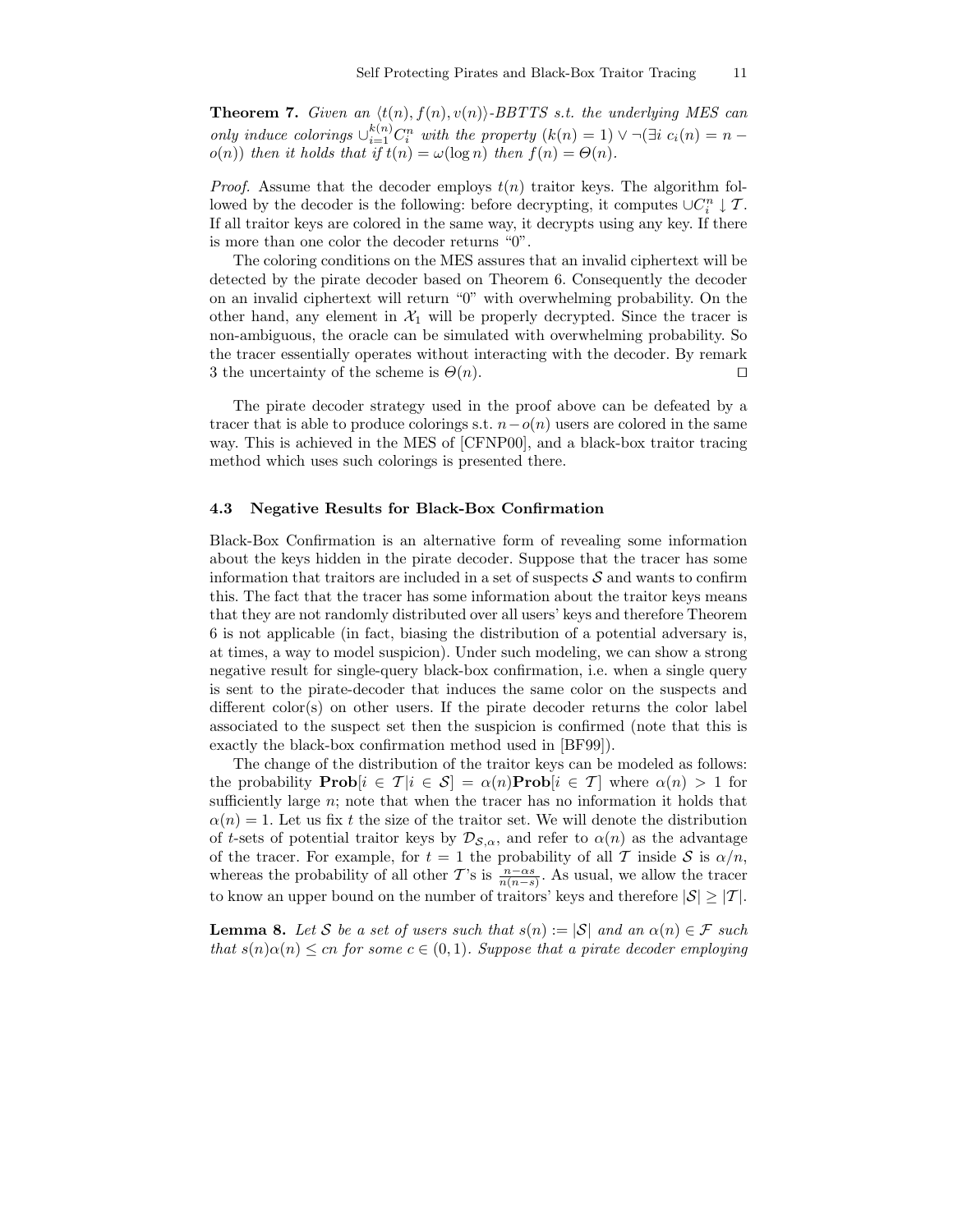$t(n) = \omega(\log n)$  traitor keys, distributed according to  $\mathcal{D}_{\mathcal{S},\alpha}$ , is given a query that induces the following coloring over the user population: the users in  $S$  are colored in the same way and the remaining users in different color(s). Then, the probability that the traitor set is included in the suspect set is negligible in  $n$ .

*Proof.* For simplicity we write s,  $\alpha$  instead of  $s(n)$ ,  $\alpha(n)$  respectively. We show that the probability **Prob** $[\mathcal{T} \subseteq \mathcal{S}]$ , when T is distributed according to  $\mathcal{D}_{\mathcal{S},\alpha}$ , is negligible.

It is easy to see that  $\text{Prob}[T] = \alpha^t / \binom{n}{t}$  (when T is distributed according to  $\mathcal{D}_{\mathcal{S},\alpha}$  and  $\mathcal{T} \subseteq \mathcal{S}$ , and as a result  $\mathbf{Prob}[\mathcal{T} \subseteq \mathcal{S}] = \alpha^t {s \choose t} / {n \choose t}$ . The fact that  $s\alpha \leq cn$  implies  $\frac{\alpha(s-i)}{n-i} \leq c$  for any  $i > 0$ ; as a result it holds that  $\alpha^t {s \choose t}/ {n \choose t} < c^t$ . Since  $0 < c < 1$  and  $t = \omega(\log n)$  the probability is negligible.

Theorem 9. Single-Query Black-Box Confirmation with a suspect set S and confidence  $\alpha(n)$  is not possible against any pirate-decoder which contains  $t(n)$  $\omega(\log n)$  traitor keys, provided that  $|S|\alpha(n) \leq cn$  for some constant  $c \in (0,1)$ .

Proof. Suppose that the pirate decoder returns "0" when it detects an invalid ciphertext. Then, by lemma 8 with overwhelming probability not all the traitors are in the suspect set, thus the pirate decoder will return the color label of the suspect set with negligible probability in  $n$ . As a result single-query black-box confirmation will fail.  $\Box$ 

Note the trade-off between the size of S and the advantage  $\alpha(n)$ . How large should be the advantage of the tracer so that single-query black-box confirmation is possible? it should hold that  $\alpha(n)|S| = n - o(n)$ . In this case it holds that  $\mathbf{Prob}[i \in \mathcal{S} | i \in \mathcal{T}] = \mathbf{Prob}[(i \in \mathcal{S}) \wedge (i \in \mathcal{T})] / \mathbf{Prob}[i \in \mathcal{T}] = \alpha(n) \mathbf{Prob}[i \in \mathcal{T}]$  $S \wedge (i \in \mathcal{T})$ |/**Prob** $[i \in \mathcal{T} | i \in \mathcal{S}] = \alpha(n)$ **Prob** $[i \in \mathcal{S}] \rightarrow 1$ , when  $n \rightarrow \infty$  (under the condition that  $\alpha(n)|S| = n - o(n)$ . This, together with the above Theorem imply:

Corollary 10. Single-query Black-box confirmation is impossible against any pirate decoder that includes  $t(n) = \omega(\log n)$  traitor keys, unless the probability that a user is a suspect given that it is a traitor is arbitrarily close to 1.

Some remarks should be placed herein: (1)  $\mathbf{Prob}[i \in \mathcal{S} | i \in \mathcal{T}]$  is arbitrarily close to 1, means that the confidence level of the tracer is so high that it "forces"  $\mathcal T$  to be a subset of  $\mathcal S$  (for more discussion on confirmation in this case and the relation to the black-box confirmation results of [BF01] see subsection 5.1). (2) We do not rule-out black-box confirmation with smaller confidence levels in different models or by multiple-queries that do not directly color the suspect set in a single color and the remaining users differently.

# 5 From Necessary Conditions to Concrete Systems

In this section, we apply our generic necessary condition results to concrete systems. We actually analyze specific properties of the schemes of [BF99,KD98];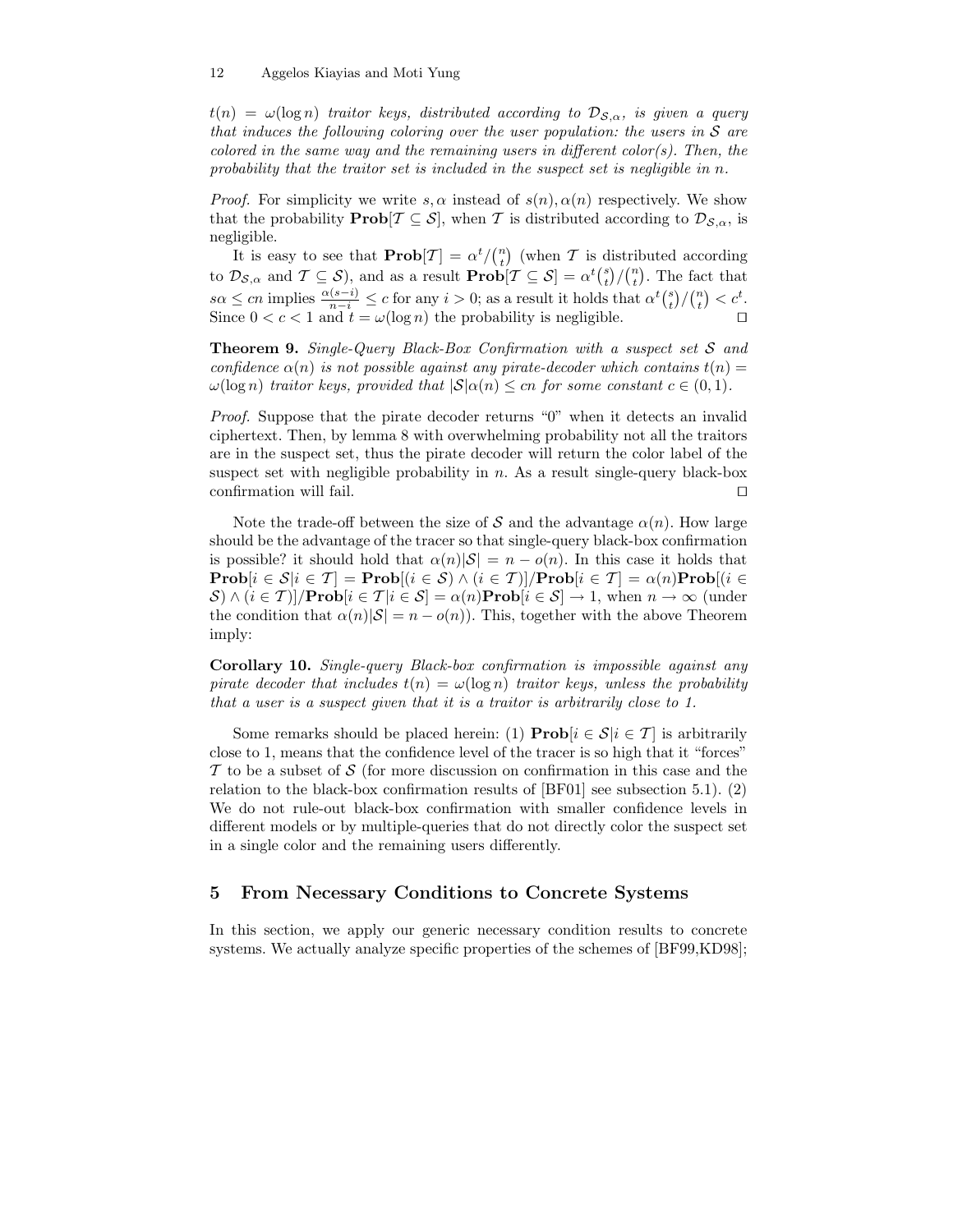these properties in combination with the generic results reveal inherent black-box tracing limitations of these schemes in the self-protecting model. This demonstrates that these schemes are, in fact, sensitive to the self-protection property of our model and the number of traitors. This shows the power of the self-protecting pirate model, since in more restricted pirate models (restricting the power of the pirate decoder or the number of traitors) tracing was shown possible, whereas we get negative results for the more general model defined here. We note that below we will assume that self-protection involves decryption with traitor keys. However, achieving self-protection using a linear combination of traitor keys is possible as well; in which case the actual traitor keys are not necessarily stored and the storage as well as the computation of the pirate can be reduced.

Our results can be seen as a separation of the schemes of [BF99,KD98] and the scheme of [CFN94,CFNP00] with respect to black-box traceability. In the latter scheme our self-protection method fails to evade tracing, since the ciphertext messages induce colorings which fall into the exception case of Theorem 6 and the tracing method, in fact, employs such ciphertexts.

## 5.1 The [BF99]-scheme

Description. We present the basic idea of the Boneh and Franklin scheme [BF99]. All base operations are done in a multiplicative group  $G_q$  in which finding discrete logs is presumed hard, whereas exponent operations are done in  $Z_q$ . Vectors (denoted in bold face) are in  $Z_q^v$  and  $\boldsymbol{a} \cdot \boldsymbol{b}$  denotes the inner product of **a** and **b**. Given a set  $\Gamma := {\gamma_1, \ldots, \gamma_n}$  where  $\gamma_i$  is a vector of length v, and given random  $\mathbf{r} := \langle r_1, \ldots, r_v \rangle$  and  $c \in Z_q$ , we select  $\mathbf{d_i} = \theta_i \gamma_i$ ,  $i = 1, \ldots, n$  such that  $\forall i \ \mathbf{r} \cdot \mathbf{d_i} = c$ , where *n* is the number of users (i.e. we select  $\theta_i := c/(\mathbf{r} \cdot \gamma_i)$ ). The vector  $\gamma_i$  is selected as the *i*-th row of an  $(n \times v)$ -matrix B where the columns of B form a base for the null space of A, where A is an  $(n-v) \times n$  matrix where the *i*-th row of *A* is the vector  $\langle 1^i, 2^i, \ldots, n^i \rangle$ ,  $i = 0, \ldots, n - v - 1$ .

The public key is  $\langle y, h_1, \ldots, h_v \rangle$ , where  $h_j = g^{r_j}$  and  $y = g^c$ , where g is a generator of  $G_q$ . Note that all vectors  $d_i$  are representations of y w.r.t the base  $h_1, \ldots, h_v$ . Vector  $d_i$  is the secret key of user i. Encryption is done as follows: given a message  $M \in G_q$ , a random  $a \in Z_q$  is selected and the ciphertext is  $\langle My^a, h_1^a, \ldots, h_v^a \rangle$ . Given a ciphertext, decryption is done by applying  $d_i$  to the "tail" of the ciphertext:  $h_1^a, \ldots, h_v^a$  pointwise, in order to obtain  $y^a$  by multiplication of the resulting points, and then  $M$  is recoverable by division (cf. ElGamal encryption). In [BF99] a tracing algorithm is presented showing that the scheme described above is a  $\langle t(n), 1, 2t(n)\rangle$ -TTS. It is also shown that their scheme is black-box against pirate decoders of specific implementations ("single-key pirate", "arbitrary pirates"). We next investigate further black-box capabilities of the [BF99]-scheme.

**Negative Results.** Suppose that we want to induce a coloring  $\cup_{i=1}^{k(n)} C_i^n$  in the [BF99] scheme. Given a (possibly invalid) ciphertext  $\langle C, g^{r_1x_1}, \ldots, g^{r_vx_v} \rangle$ , user i decrypts as follows:  $C/g^{r_1x_1(d_i)_1+\ldots+r_vx_v(d_i)_v}$ . Thus, we can color user i by the color label  $C/q^{\theta_i c_i}$  (the value of the decryption by the user) provided that we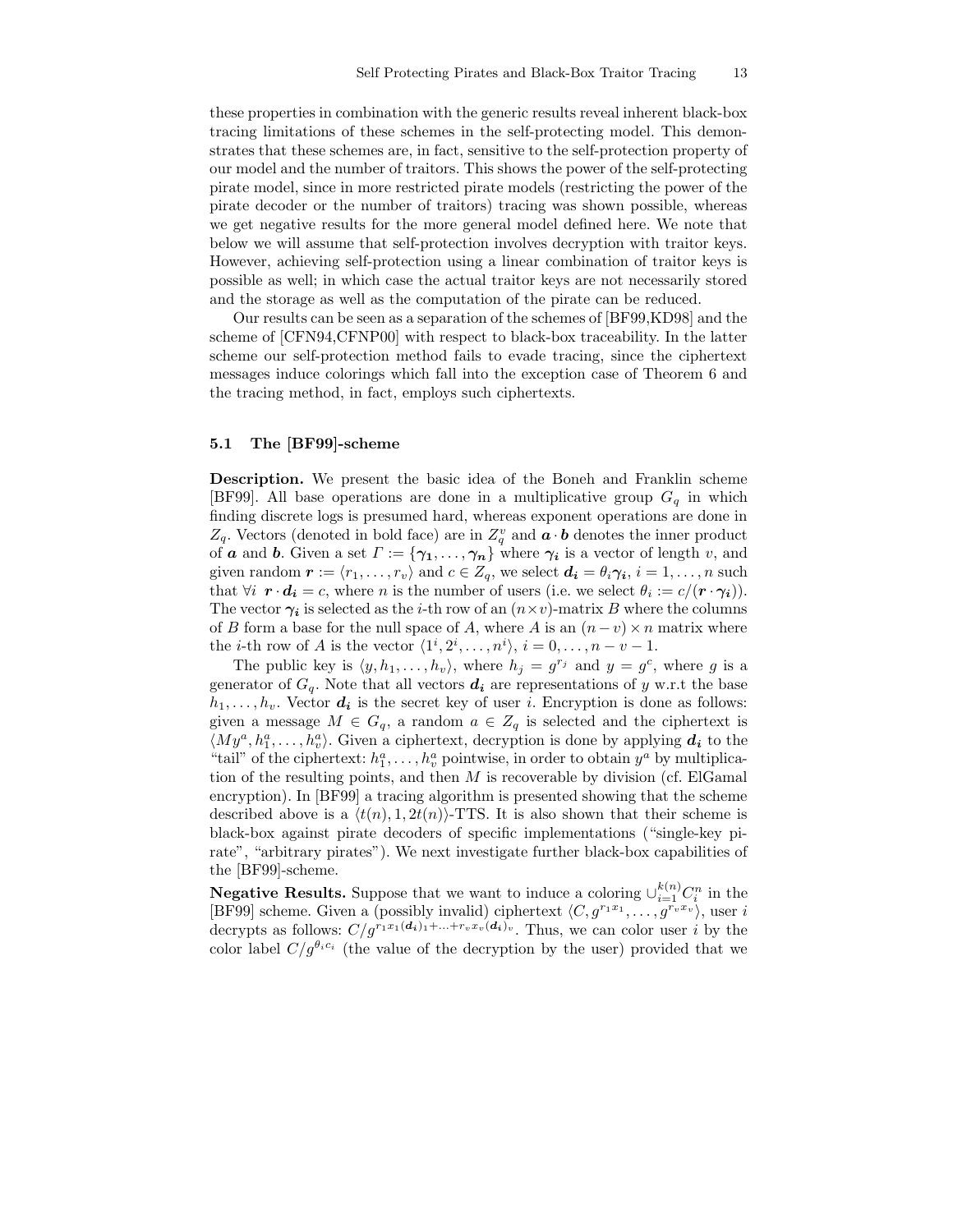find the  $x_1, \ldots, x_v$  such that  $r_1x_1(\boldsymbol{d_i})_1 + \ldots + r_vx_v(\boldsymbol{d_i})_v = \theta_i c_i$ . This can be done by finding a  $\boldsymbol{z} := \langle z_1, \ldots, z_v \rangle$  s.t.  $\gamma_i \cdot \boldsymbol{z} = c_i$  for all  $i = 1, \ldots, n$ . Given such a  $z$  we can compute the appropriate x-values to use in the ciphertext as follows:  $x_j = z_j (r_j)^{-1}$  for  $j = 1, ..., v$ . Note that for valid ciphertexts it holds that  $z = ar$  for some  $a \in Z_q$  (and as a result  $x_1 = \ldots = x_v = a$ ).

Next we present a property of the Boneh-Franklin scheme, showing that an invalid ciphertext (namely, a ciphertext which induces more than one color), cannot color too many users by the same color.

Theorem 11. In the [BF99]-MES, given a (possibly invalid) ciphertext that induces a coloring over the user population so that  $v$  users are labelled by the same color then all users are labelled by the same color.

*Proof.* Suppose that the ciphertext  $\langle C, g^{r_1x_1}, \ldots, g^{r_vx_v} \rangle$  colors user i by label  $C/g^{\theta_i c_i}$  to user i, and that v users are colored by the same label. Let  $c'_i := \mathbf{r} \cdot \gamma_i$ , for  $i = 1, \ldots, n$ . Without loss of generality assume that users  $1, \ldots, v$  are colored by the same label. Then it holds that  $\theta_1 c_1 = \ldots = \theta_v c_v$  or equivalently  $c_1/c_1' =$ ... =  $c_v/c'_v$ . Let  $a := c_1/c'_1$ . Then we have that  $c_1 = ac'_1, ..., c_v = ac'_v$ .

Define  $\boldsymbol{z} = \langle z_1, \ldots, z_v \rangle$  s.t.  $z_j = r_j x_j$  for  $j = 1, \ldots, v$ . It follows that  $\gamma_i \cdot \boldsymbol{z} =$  $c_i$ , for  $i = 1, \ldots, n$  (we call this system of equations system 1). Because it holds that  $\gamma_i \cdot (ar) = ac'_i$  for  $i = 1, ..., v$  (and this will hold for any v users) it follows that  $z = ar$  provided (which we show next) that  $\gamma_1, \ldots, \gamma_v$  are linearly independent (since in this case system 1 is of full rank, and as a result it has a unique solution). Since  $z = ar$  it follows that  $x_1 = \ldots = x_v = a$ , i.e. the ciphertext  $\langle C, g^{r_1x_1}, \ldots, g^{r_vx_v} \rangle$  is valid.

To complete the proof we have to show that any v vectors of  $\Gamma = \{ \gamma_1, \ldots, \gamma_n \}$ are linearly independent. Suppose, for the sake of contradiction, that  $\gamma_1, \ldots, \gamma_v$ are linearly dependent. Recall that  $\gamma_i$  is the *i*-th row of a  $(n \times v)$ −matrix B where the columns of B constitute a base of the null space of the  $(n - v) \times n$ -matrix A. Let us construct another base as follows: the null space of A contains all nvectors  $\boldsymbol{x} := \langle x_1, \ldots, x_n \rangle$  such that  $A\boldsymbol{x}^T = 0$ . Choose  $x_1, \ldots, x_v$  as free variables and solve the system  $Ax^T = 0$  (the system is solvable since if we exclude any v columns of A the matrix becomes the transpose of a Vandermonde matrix of size  $n - v$ ; due to this fact the choice of the "first" v  $\gamma$  vectors is without loss of generality). Solving the system like this will generate a base  $B'$  for the null space of A so that the first  $v$  rows of  $B'$  contain the identity matrix of size  $v$ . But then it is easy to see that there are vectors in the span of  $B'$  that do not belong in the span of B, a contradiction. As a result  $\gamma_1, \ldots, \gamma_v$  should be linearly independent. The same argument holds for any other v vectors of  $\Gamma$ .

By theorem 7 we know that almost all users  $(n - o(n))$  should be colored in the same way in order for the pirate-decoder to be unable to detect tracing. However, by the previous Theorem it holds that at most  $v-1$  users can be colored in the same way (otherwise the coloring becomes trivial which means that the ciphertext does not constitute a query which helps in tracing by Proposition 5). As a result it should hold that  $v = n - o(n)$ ; note that in this case  $v/n \to 1$  if  $n \to \infty$ . As a result we obtain the following corollary: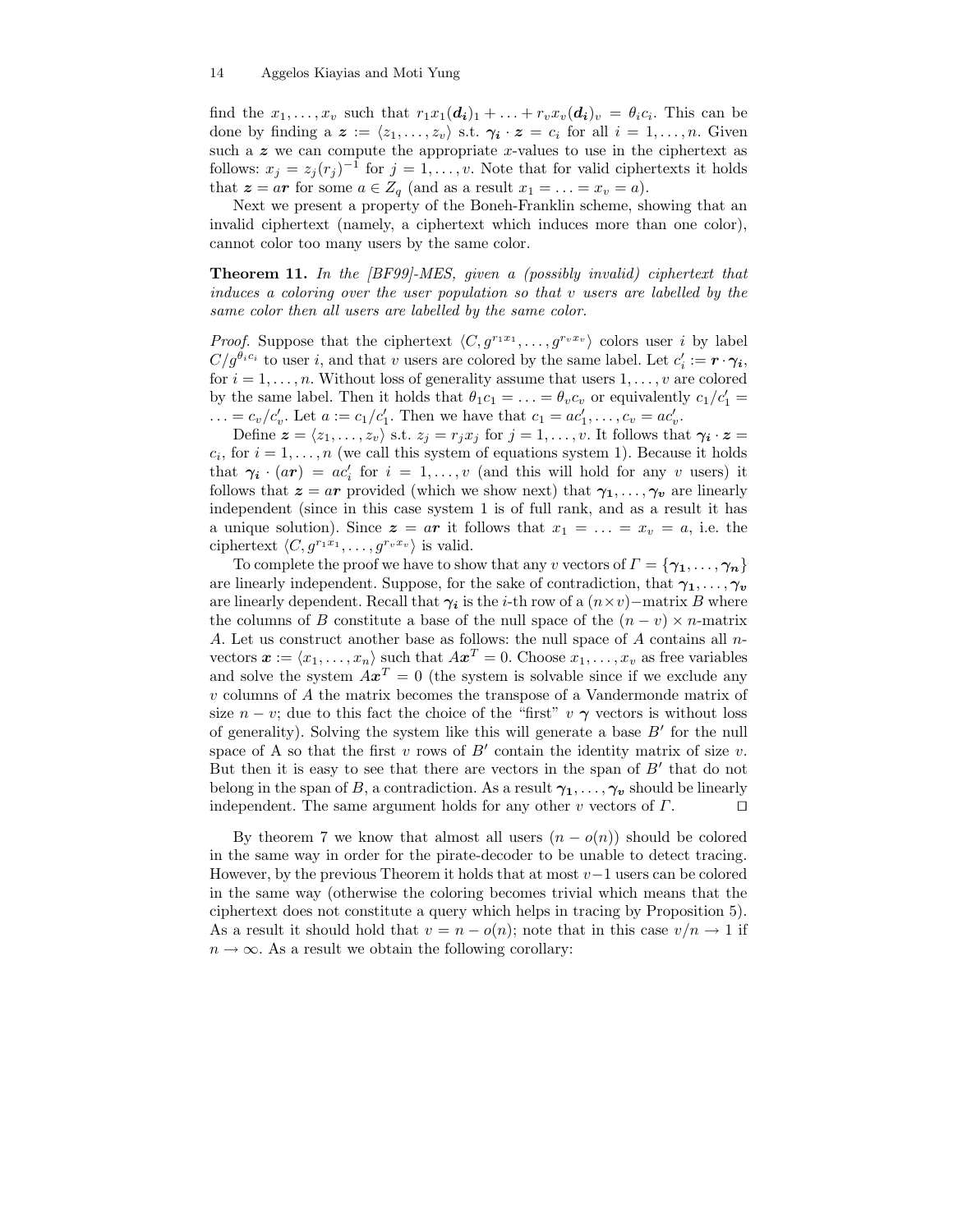**Corollary 12.** Let  $\langle t(n), t(n), v(n) \rangle$ -BBTTS be a scheme based on the [BF99]-MES. If  $t(n) = \omega(\log n)$  then it holds that either  $f(n) = \Theta(n)$  or that  $v(n) =$  $n - o(n)$ .

Essentially this means that the [BF99]-scheme is incapable of black-box tracing superlogarithmic self-protecting traitor collusions unless the ciphertext size is linear in the number of users.

Regarding single-query black-box confirmation (introduced in [BF99]) we showed that when suspicion is modeled as biasing the uniform distribution, where suspects are distinguished by increasing the probabilistic confidence in them being traitors, then as a result of section 4.3 it holds that:

Corollary 13. In the [BF99]-scheme, Single-query Black-box confirmation is impossible against a pirate decoder which includes  $t(n) = \omega(\log n)$  traitor keys, unless the probability that a user is a suspect given that it is a traitor, is arbitrarily close to 1.

Note: in [BF01], a more sophisticated combination of black-box confirmation with traitor tracing is presented. The scheme is a single-query black-box confirmation in principle, but multiple queries that induce different colorings within the suspect set are employed, until a traitor is pinned down. Our negative results for black-box confirmation (in the self-protecting model variant) apply to this setting as well. The arguments in [BF01] are plausible in the "arbitrary pirates" model (including self-protecting one). For the method to work, however, they assume "compactness" (called confirmation requirement), namely that it is given that all traitors are within the suspect list. Our results point out that without this compactness, relying solely on likelihood (modeled as probability), successful confirmation is unlikely unless there is a very high confidence level (which will enforce the "compactness condition" almost always). Our results do not dispute black-box confirmation under compactness but rather point to the fact that obtaining (namely, biasing a uniform distribution to get) a "tight" suspect set  $S$  which satisfies compactness at the same time can be hard.

## 5.2 The [KD98]-scheme

Description. The scheme of Kurosawa and Desmedt is defined as follows: a random secret polynomial  $f(x) = a_0 + a_1x + \dots + a_vx^v$  is chosen and the values  $g^{a_0}, \ldots, g^{a_v}$  are publicized (the public key of the system). User i is given  $f(i)$  as its secret key. A message s is encrypted as follows:  $\langle g^r, sg^{ra_0}, g^{ra_1}, \ldots, g^{ra_v} \rangle$ , were r is chosen at random. User i decrypts as follows:  $sg^{ra_0}g^{ra_1i} \dots g^{ra_vi^v}/gr^{f(i)} = s$ . It is more convenient to think of the secret key of user i as  $\langle f(i), i \rangle$  where  $i := \langle 1, i, i^2, \ldots, i^v \rangle$ . In [KD98] it was proven that their scheme satisfies key-user correspondence for collusions of up to v users provided the discrete-log problem is hard. However non-ambiguity of collusions was overlooked, something pointed out in [SW98a] and in [BF99].

The problem arises from the fact that the set of possible keys used also includes linear combinations of user keys:  $\langle \sum_{m=1}^t \alpha_m f(i_m), \sum_{m=1}^t \alpha_m i_m \rangle$  where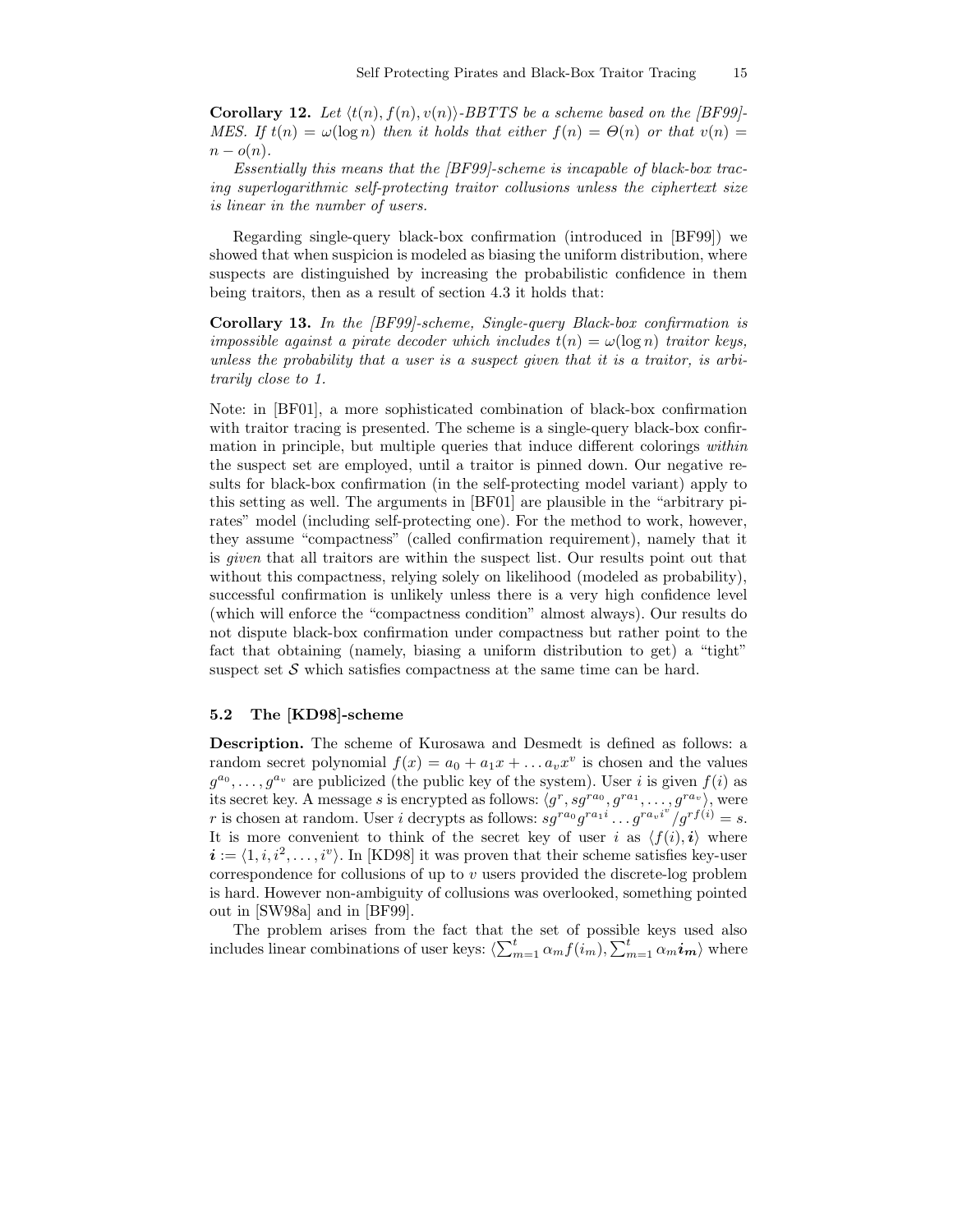$\alpha_m \in Z_q$  with  $\sum_{m=1}^t \alpha_m = 1$  and  $i_1, \ldots, i_t \in \{1, \ldots, n\}$ . This tuple can also be used for decryption since: given  $\langle g^r, sg^{ra_0}, g^{ra_1}, \ldots, g^{ra_v} \rangle$ , one may compute

$$
sg^{ra_0}g^{ra_1\sum_{m=1}^t\alpha_m(i_m)_1}\dots g^{ra_v\sum_{m=1}^t\alpha_m(i_m)_v}/g^{r\sum_{m=1}^t\alpha_m f(i_m)}=s
$$

To achieve non-ambiguity of collusions we would like to show that given any two subsets of users  $i_1, \ldots, i_t$  and  $j_1, \ldots, j_t$  it should hold that  $\{\sum_{m=1}^t \alpha_m i_m\}$  $\{\alpha_1,\ldots,\alpha_m\}\cap\{\sum_{m=1}^t\alpha_m\boldsymbol{j}_m\mid\alpha_1,\ldots,\alpha_m\}=\emptyset.$  Something that can be true only if  $v \geq 2t$  i.e. v should be twice the size of the biggest traitor collusion allowed. In the light of this, it is not known if it is possible to trace traitors in this scheme (even in the non-black-box setting). The only known approach is the brute-force "black-box confirmation" for all possible traitor subsets suggested in [BF99] that needs exponential time (unless the number of traitors is assumed to be a constant). Despite this shortcoming the [KD98]-scheme is a very elegant publickey MES that inspired further work as seen in the schemes of [BF99,NP00]. In the rest of the section we show that the [KD98]-scheme has similar black-box traitor tracing limitations as the [BF99]-scheme.

**Negative Results.** Suppose we want to induce the coloring  $\cup_{i=1}^{k} C_i^n$  in the [KD98]-MES. Given a (possibly invalid) ciphertext  $\langle g^r, sg^{x_0a_0}, g^{x_1a_1}, \ldots, g^{x_va_v} \rangle$ , user *i* applies  $\langle f(i), i \rangle$  to obtain  $sg^{\sum_{j=0}^{i} x_j a_j(i)_j - rf(i)} = sg^{\sum_{j=0}^{i} (x_j - r) a_j(i)_j}$ . So we can color each user by a color-label  $sg^{c_i}$ , if we find a z s.t.  $z \cdot i = c_i$  for all  $i = 1, \ldots, n$ ; given such a z we can compute the appropriate  $x_0, \ldots, x_v$  values to use in the ciphertext as follows:  $x_j = z_j (a_j)^{-1} + r$  for  $j = 0, \ldots, v$ . The set of all valid ciphertexts corresponds to the choice  $z = 0$  (and in this case it follows that  $x_0 = \ldots = x_r$ , nevertheless the choice of  $\boldsymbol{z} = \langle a, 0, \ldots, 0 \rangle$  also colors all users in the same way although in this case the decryption yields  $sg<sup>a</sup>$  (instead of  $s$ ).

Next we present a property of the Kurosawa-Desmedt scheme, showing that an invalid ciphertext (which induces more than one color), cannot color too many users by the same color.

**Theorem 14.** In the [KD98]-MES, given a (possibly invalid) ciphertext that induces a coloring over the user population so that  $v + 1$  users are labelled by the same color then all users are labelled by the same color.

*Proof.* Suppose that the ciphertext  $\langle g^r, sg^{x_0a_0}, g^{x_1a_1}, \ldots, g^{x_va_v} \rangle$  induces a colorlabel sg<sup>c<sub>i</sub></sup> on user i so that  $v + 1$  users are colored in the same way. Without loss of generality we assume that  $c_1 = \ldots = c_{v+1}$ . Define  $z_j := (x_j - r)a_j$  for  $j = 0, \ldots, v$ . It follows that  $i \cdot z = c_i$  for  $i = 1, \ldots, n$ . Seen as a linear system with z as the unknown vector the equations  $\mathbf{i} \cdot \mathbf{z} = c_i$  for  $i = 1, \ldots, n$  suggest that z corresponds to the coefficients of a polynomial  $p(x) := z_0 + z_1 x + \dots z_v x^v$  such that  $p(i) = c_i$  for  $i = 1, ..., n$ . Because  $p(1) = ... = p(v + 1)$  and the degree of p is at most  $v$  it follows immediately that  $p$  has to be a constant polynomial, i.e.  $z = \langle a, 0, \ldots, 0 \rangle$  with  $a = p(1) = \ldots = p(v + 1)$ . (Any  $v + 1$  equal value points on the polynomial will imply the above, which justifies the arbitrary choice of users). If follows immediately that user i receives the color label  $sg^{c_i} = sg^{i \cdot z} = sg^a$  and as a result all users are labeled by the same color.  $\Box$